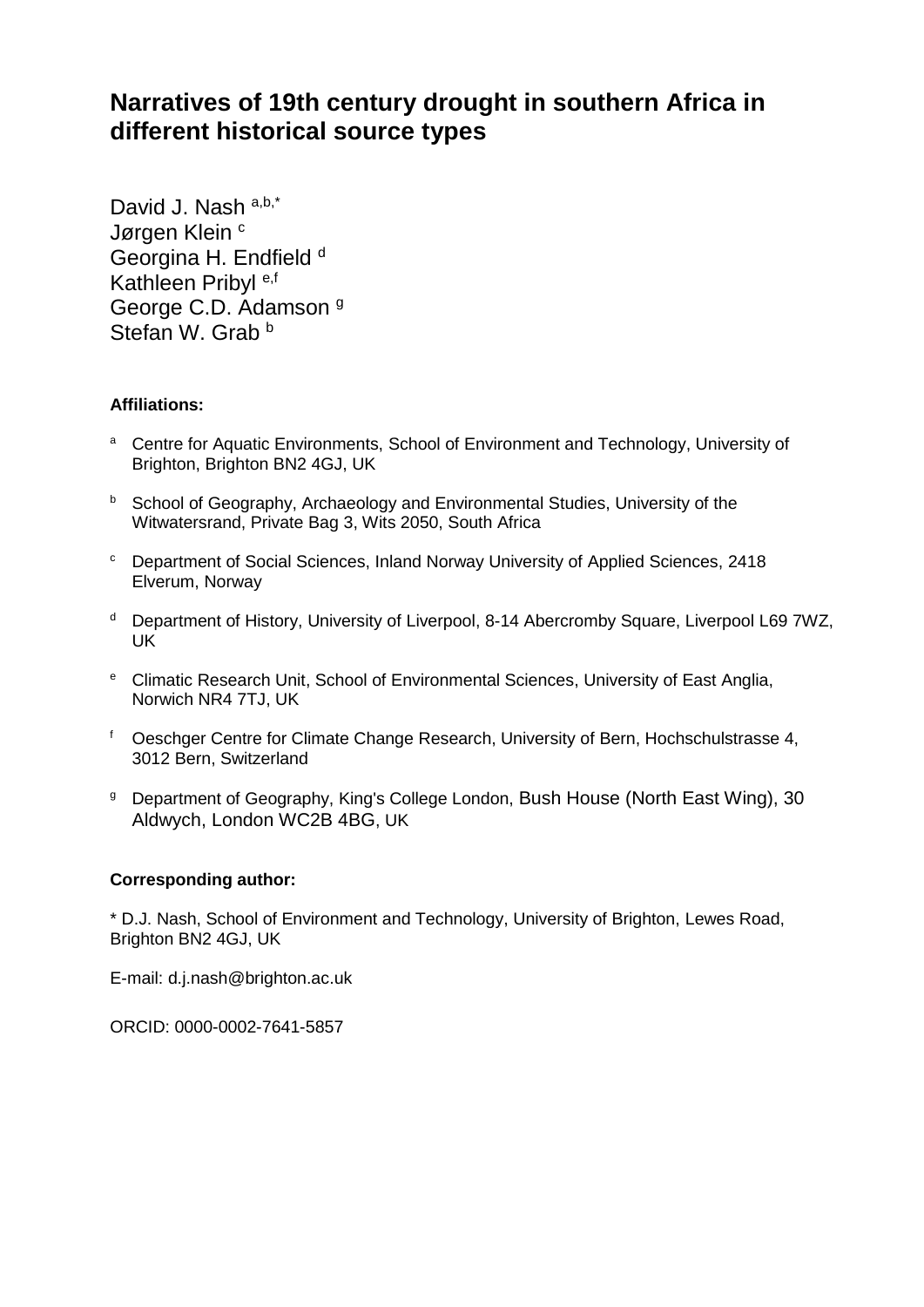#### **Abstract**

Single- to multiple-year drought episodes posed significant challenges for agrarian communities across southern Africa during the 19th century, and hence are widely recorded in a variety of historical documents. However, the ways in which droughts are articulated, and the focus of individual accounts, varies considerably between different authors and historical source types. This study draws on a range of documentary source types – specifically newspapers, letters, reports and diaries – to explore the varied narratives associated with three protracted droughts (those of 1861-63, 1876-79 and 1895-97) that affected large areas of the subcontinent. The analysis spans four case study areas – present day KwaZulu-Natal (South Africa), Lesotho, Malawi, and the southern Kalahari (Botswana and South Africa) – which were investigated as part of different interdisciplinary projects. We explore issues common to all case study areas, including (i) how specific drought events are framed, and (ii) what is and is not reported about individual droughts across different source types. We conclude that different source types in the subcontinent may be more or less appropriate for addressing the specific objectives of historical climatology, particularly in relation to historical drought. Sources such as newspapers and weather diaries are rich in qualitative and quantitative observations suitable for the reconstruction of temporal and spatial patterns of weather and climate, as well as climaterelated natural disasters. In contrast, letters, reports and personal journals, especially those written by missionaries, provide additional qualitative narratives through which to investigate the vulnerability of past societies and economies to climate variations, and to explore past discourses and social representations of climate. While studies of this kind have been published for European and American source types, this is the first systematic exploration of documentary sources for the historical climatology of Africa. It should therefore provide a guide for climate history studies elsewhere in the continent, or other regions where written records are absent prior to the arrival of European colonists.

#### **Keywords**

Historical climatology; climate history; drought; documentary evidence; southern Africa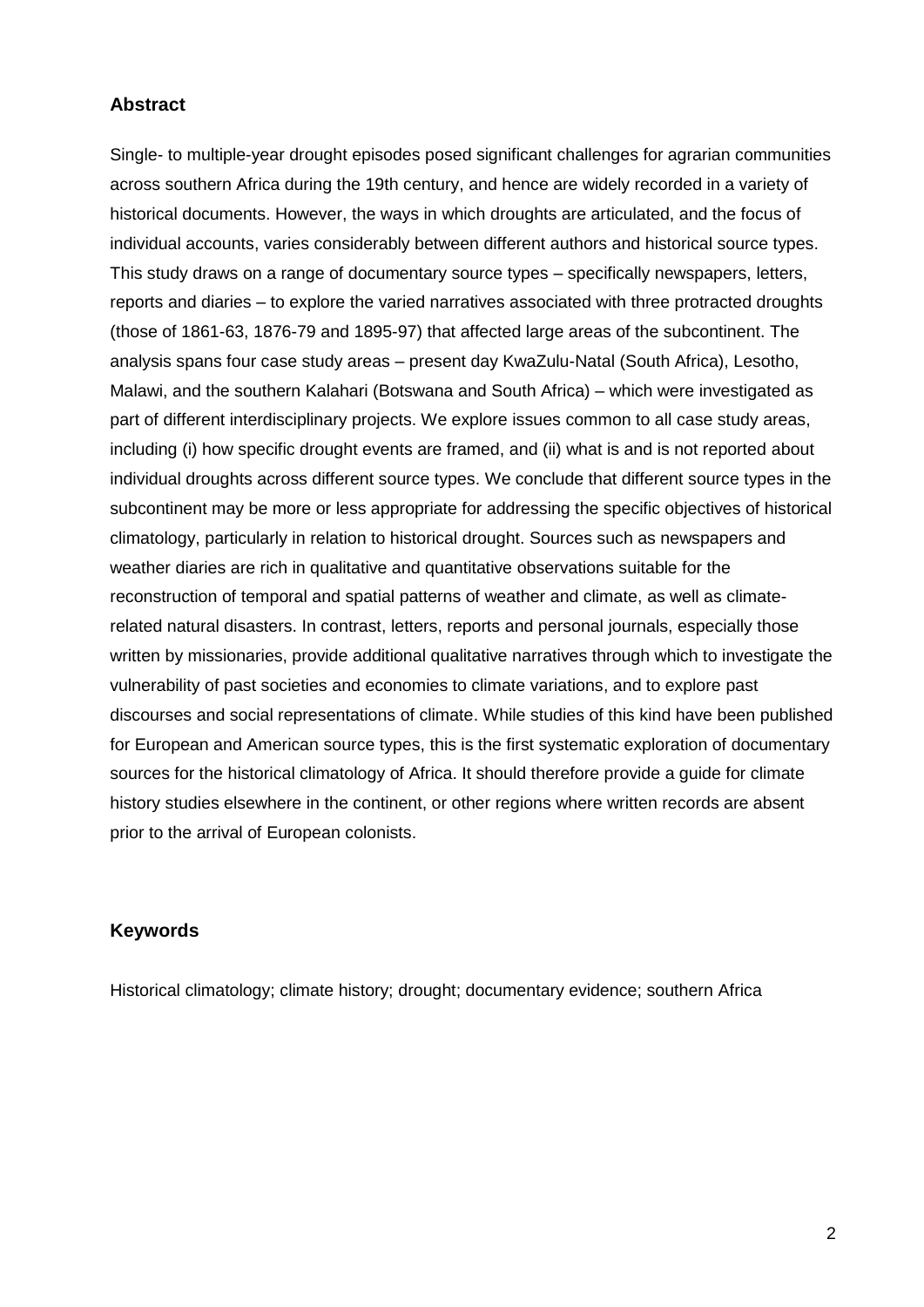#### **1. Introduction**

Recent years have seen a growth in the number of pre-20th century climate reconstructions for regions beyond Europe, based upon qualitative accounts and/or early instrumental meteorological data contained within historical documents (the "archives of society"; Pfister et al., 2018). This includes investigations in previously under-researched areas such as the tropics and sub-tropics (see Nash and Adamson, 2014; Adamson and Nash, 2018; del Rosario Prieto and Rojas, 2018; Ge et al., 2018; Gergis et al., 2018; Nicholson, 2018; White, 2018). For Africa, such reconstructions include new chronologies of temperature and rainfall variability (e.g. Kelso and Vogel, 2007; Grab and Nash, 2010; Nicholson et al., 2012; Nash et al., 2016), and cyclone intensity and periodicity (e.g. Nash et al., 2015), at regional to continental scales.

These types of investigation fall within the first objective of historical climatology, as defined by Brázdil et al. (2005; p.366) – to "reconstruct temporal and spatial patterns of weather and climate as well as climate-related natural disasters for the period prior to the creation of national meteorological networks". However, comparatively fewer studies have addressed the other objectives of the sub-discipline from an African perspective – to investigate the vulnerability of past societies to climate variability and extremes, and to explore past discourses and societal representations of climate. Notable exceptions include Eldredge (1993), Endfield and Nash (2002a, 2002b), Kelso and Vogel (2015), Hannaford (2018) and Klein et al. (2018).

The extent to which it is possible to reconstruct climate, understand human vulnerability to climate variability, and explore discourses of climate from an historical perspective, is contingent upon the nature of evidence within available written records. The archives of society tend to be heterogeneous, and the data they contain are often scattered over time and space (Brönnimann et al., 2018). Preservation may be patchy and access to documents difficult (making data rescue and digitisation efforts a high priority; Allan et al., 2016). Any qualitative information about weather and climate has usually been "coded" by individuals (Pfister, 2018; p.37) and necessitates content-specific interpretation. Further, there is often an emphasis on extreme events over 'normal' conditions in written descriptions (cf. Hassan, 2000), and it is sometimes difficult to determine the intensity, amount or duration of phenomena such as rainfall unless specified by observers (Pfister and White, 2018). To utilise documentary sources for climate history research requires knowledge of who produced them, their frame of reference, why information was documented, and how meteorological conditions and their societal consequences were recorded (e.g. Bell and Ogilvie, 1978; Duncan, 1997).

Over the course of more than 25 years' experience of historical climatology research in southern Africa, we have identified that different historical source types contain contrasting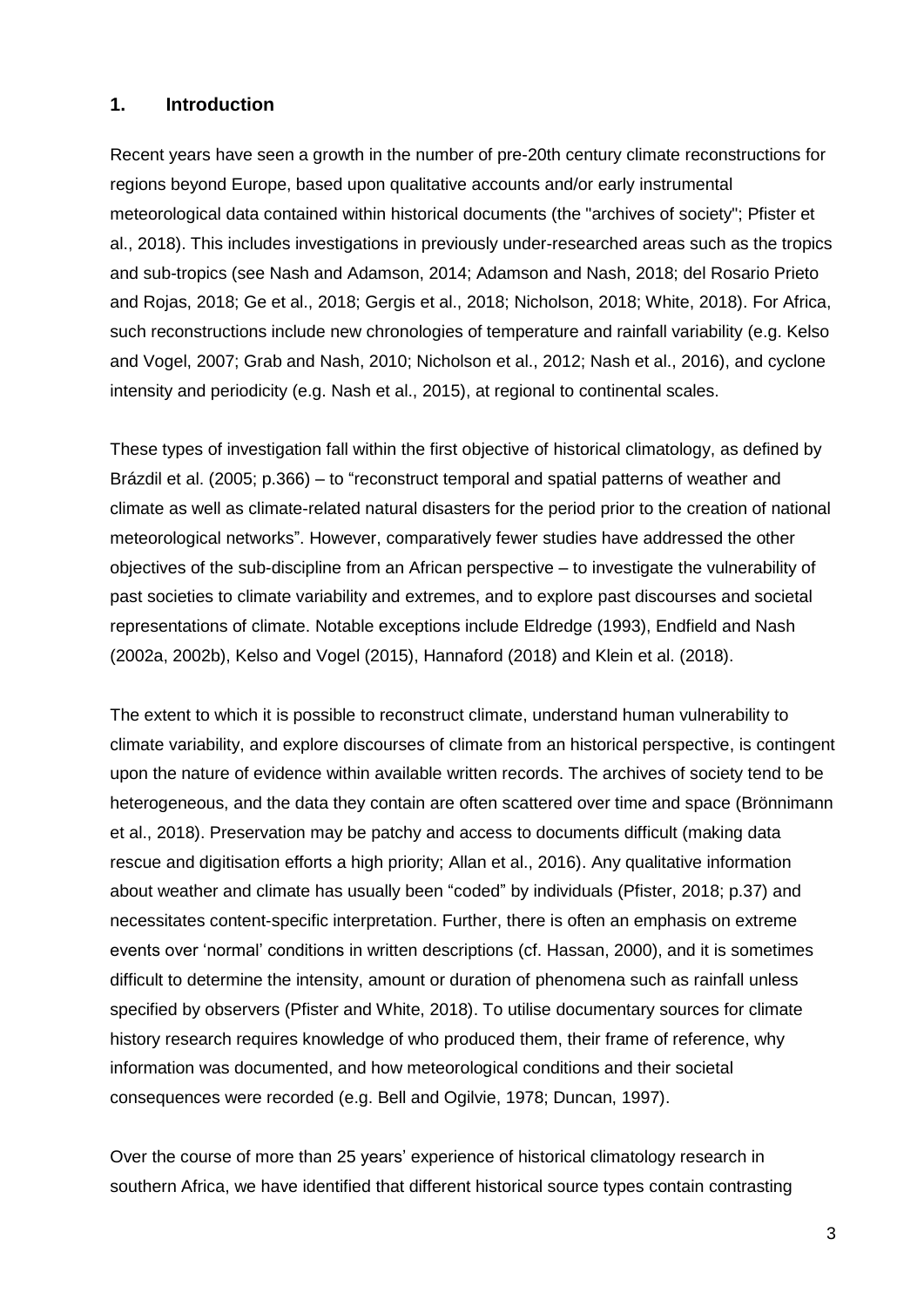narratives and categories of information. The aim of this study is to evaluate the relative usefulness of four of the most widely available source types for Africa – newspapers, letters, reports and diaries – for addressing the three objectives of historical climatology research outlined above. This is achieved through an analysis of descriptions in different source types of three multi-year drought events that affected large areas of the southern African summer rainfall region during the mid-late 19th century, namely the droughts of 1861-63, 1876-79 and 1895-97 (Fig. 1). The analysis draws upon data from four case study areas – present-day KwaZulu-Natal (South Africa), Lesotho, Malawi, and the southern Kalahari (Botswana and South Africa) – investigated as part of a series of interdisciplinary climate history projects. These case studies have been selected as they offer the opportunity to compare accounts of the same historical climate event across a variety of source types. We explore issues including how climate events are framed, and what is/not reported about events in different sources. Finally, consideration is given to the impacts of source type selection on the nature of the research themes that can be explored in specific areas and for different time periods.

(Fig. 1 here)

While studies of this sort have been published for European and American source types (see Pfister, 2018; Pfister and White, 2018), this is the first time that such a systematic exploration of documentary sources for historical climatology has been undertaken for the African continent. This paper should therefore provide a guide for similar studies elsewhere in Africa, or in other regions where a written documentary record is either absent or extremely limited before the arrival of European colonists.

### **2. Sources and methods**

The collections of historical materials analysed for each of the four case study areas are presented in Table 1, along with the abbreviations used for collections in the footnotes in section 3. The majority of materials are what Pfister (2018) and Pfister and White (2018) term 'personal sources' (i.e. written by individuals), with a minor proportion of 'institutional sources' (i.e. created by colonial authorities). Nineteenth century materials from each collection were analysed systematically for (i) direct accounts of weather and climate, (ii) indirect climatic indicators such as droughts, floods and harvest quality/quantity, and (iii) accounts of the repercussions of climate variability for individuals and communities. These were recorded verbatim, translated into English where necessary, coded, and entered into a bespoke database. For this study, analysis focussed only upon information concerning the drought events of 1861-63, 1876-79, and 1895-97. As shown in Fig. 1, these were the most widespread multi-year droughts to affect southern Africa during the latter 19th century. Multiproxy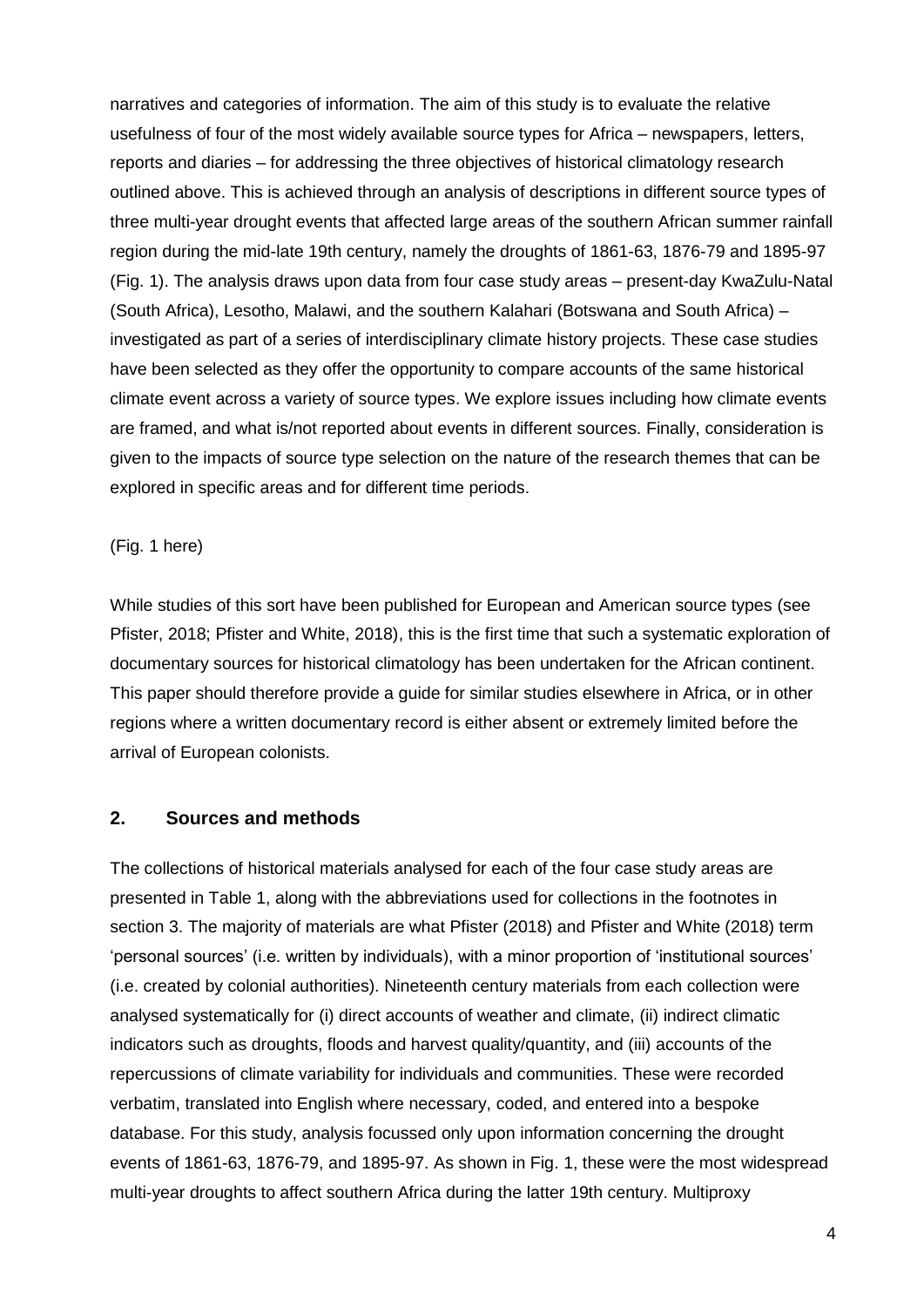reconstructions combining annually-resolved precipitation proxies from both natural and societal archives further indicate that the 1861-63 drought was the most severe of the 19th century (Neukom et al., 2014; Nash et al., 2016; Nash, 2017).

#### (Table 1 here)

**Newspapers** for the case study areas are rare during the periods of interest, so only a small number of titles were analysed. The most important was the *Natal Witness* (first published weekly in Pietermaritzburg in 1846, but daily by 1861), which continues today as *The Witness*. Much of the weather-related content of early issues concerned Pietermaritzburg and environs, until the mid-late 19th century when the network of reporters expanded to cover much of former Natal and Zululand (now KwaZulu-Natal). Other notable titles include *Leselinyana la Lesotho* (monthly, 1863 onwards) and *Little Light of Basutoland* (monthly, 1872-1877) for Lesotho, and *The British Central African Gazette* (monthly, 1894-1907) and *The Central African Planter* (monthly, 1895 onwards, published today as *The Daily Times*) for Malawi. All of these newspapers were written by Europeans, and hence could be considered 'external' to African society; however, as noted in section 3.1, *Leselinyana la Lesotho* was written specifically for an African audience. While the London Missionary Society (LMS) published newsletters such as *Molekudi wa Bechuana* in the mid-19th century, newspaper coverage of the southern Kalahari, including present-day Botswana, was limited until the early 20th century (Jones, 2015).

The majority of **letters and reports** analysed were unpublished official and personal documents written by Protestant missionaries. The earliest missionary activity in the case study areas was by the LMS, which established a mission at Lattakoo in the southern Kalahari in 1816 and had a network of stations by 1861 (Lovett, 1899). The Wesleyan Methodist Missionary Society (WMMS) started work at Platberg, northwest of present-day Lesotho, in 1825 (Findlay and Holdsworth, 1921-1924), followed by the Paris Evangelical Missionary Society (PEMS) at Makhoarane (present-day Morija) in 1833 (Eldredge, 1993). In KwaZulu-Natal, the first mission stations of the American Board of Commissioners for Foreign Missions (ABCFM) were established near Port Natal (Durban) and in Zululand in 1836 (Lulat, 2008). Other mission stations were founded during the 1840s and 1850s by the WMMS (Pritchard, 2013), Norwegian Mission Society (Hale, 1997), Hermannsburg Missionary Society (Lüdemann, 2000), and the Society for the Propagation of the Gospel in Foreign Parts (SPG) (Pascoe, 1901). In Malawi, representatives of the Universities' Mission to Central Africa (UMCA), Free Church of Scotland, and established Church of Scotland, founded mission stations in 1861 (at Magomero), 1875 (Cape Maclear), and 1876 (Blantyre), respectively (see Nash et al., 2018). In general, the volume of letters and reports written by missionaries in each case study area increased over time with the expansion of the missionary network.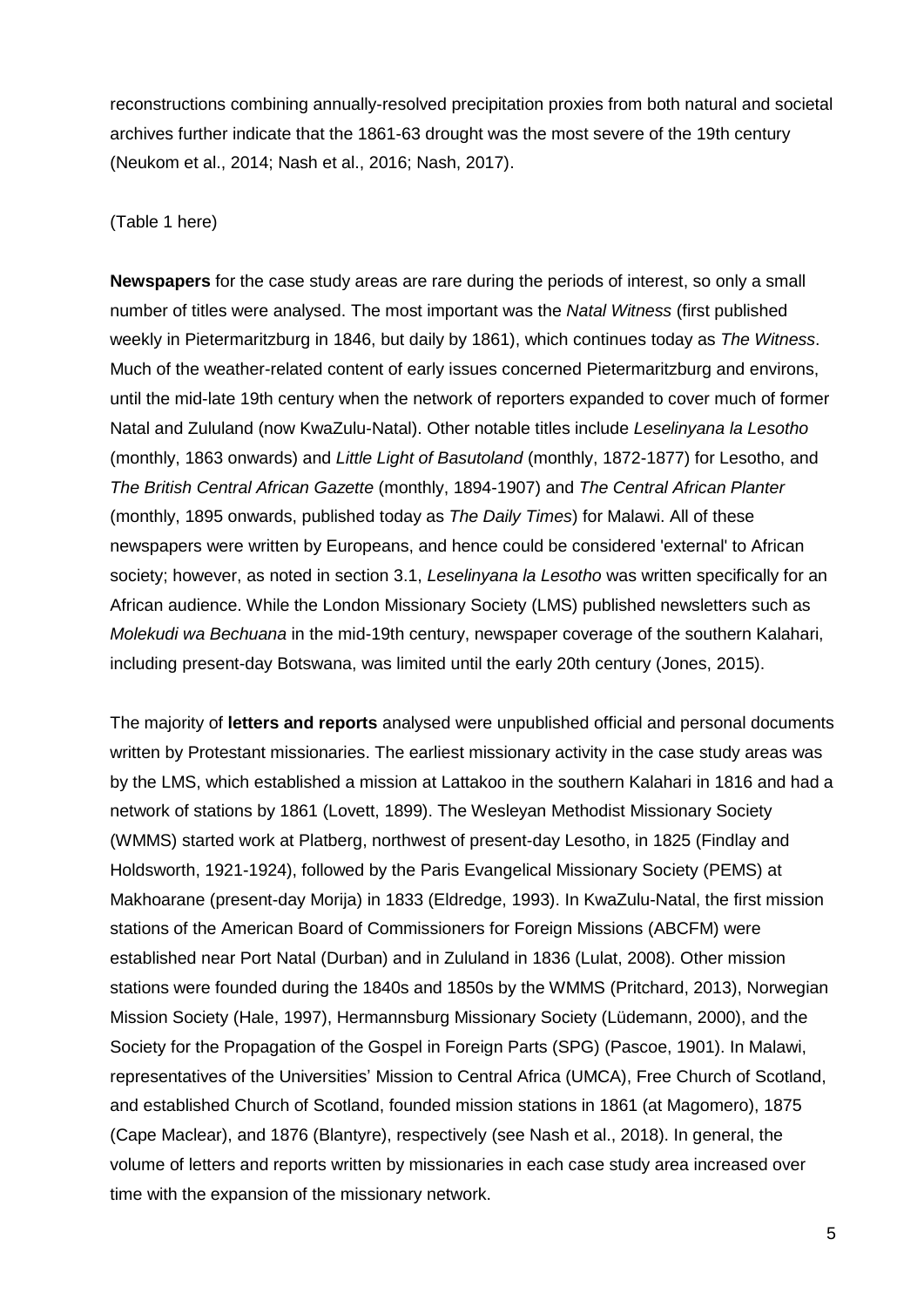Most missionary letters and reports were dominated by accounts of local events. Individual missionaries carried out evangelical and other work at their appointed mission stations, and made only occasional visits to major towns/cities (e.g. for supplies and during furlough) and other missions (e.g. for annual conferences). Descriptions of exploratory excursions were limited, with the exception of Malawi where missionary activity was in its relative infancy in the mid-19th century and sites for new mission stations were still being sought. Accounts were mainly first-hand, although some sources contain 'provincial-scale' knowledge gained either through travel or interaction with others.

Other letters and reports related to the activities of colonial authorities and commercial enterprises; these increased in abundance in each study area following the onset of colonial rule. Materials included the published 'Blue Books' for the British colonies of Natal and Basutoland (Lesotho) and, in the case of Lesotho, the unpublished quarterly hand-written reports that fed into these annual summaries of colonial activity. These sources provided useful retrospective accounts of whole rainy seasons. Commercial reports for Malawi included records of various coffee plantations and the African Lakes Company Ltd, which operated transportation vessels on Lake Malawi during the late 19th century. Weather-related content in these sources ranged from short-term to seasonal.

**Diaries/journals** used for the four case study areas were written for a variety of purposes. As with missionary letters/reports, most diaries/journals were kept by observers who were primarily fixed in a particular place, with only a limited number of traveller/explorer diaries (relating mainly to Malawi). The number of available diaries varied between case study areas and over time, and appeared to reflect document survival. For KwaZulu-Natal, the majority of diaries analysed were kept by settlers, farmers, and military personnel. Although small in number, many are effectively "weather diaries" (see Adamson, 2015; Pfister, 2018; Pfister and White, 2018) with daily meteorological entries (sometimes in pre-printed almanacs), while others comprise freehand personal journals. For Malawi, diaries include the personal journals of European explorers (notably former LMS missionary David Livingstone and members of his expedition teams) and missionaries. Detailed station journals also survive for many of the earliest missions in Malawi. These followed general instructions issued by the Foreign Missions Committee of the Free Church of Scotland, that were formalised in a printed pamphlet in 1875:

*"For some considerable time – perhaps for two or three years – a Daily Journal should be kept, recording all matters of general interest, and specially, records of daily temperature (three observations if possible), atmospheric changes, the setting in of rain, the directions of winds, the kind of daily employment engaged in by the staff, and immediately following on this, a statement on the health of the party... State facts only at first – give inferences after a time when there appear to be sufficient data to explain*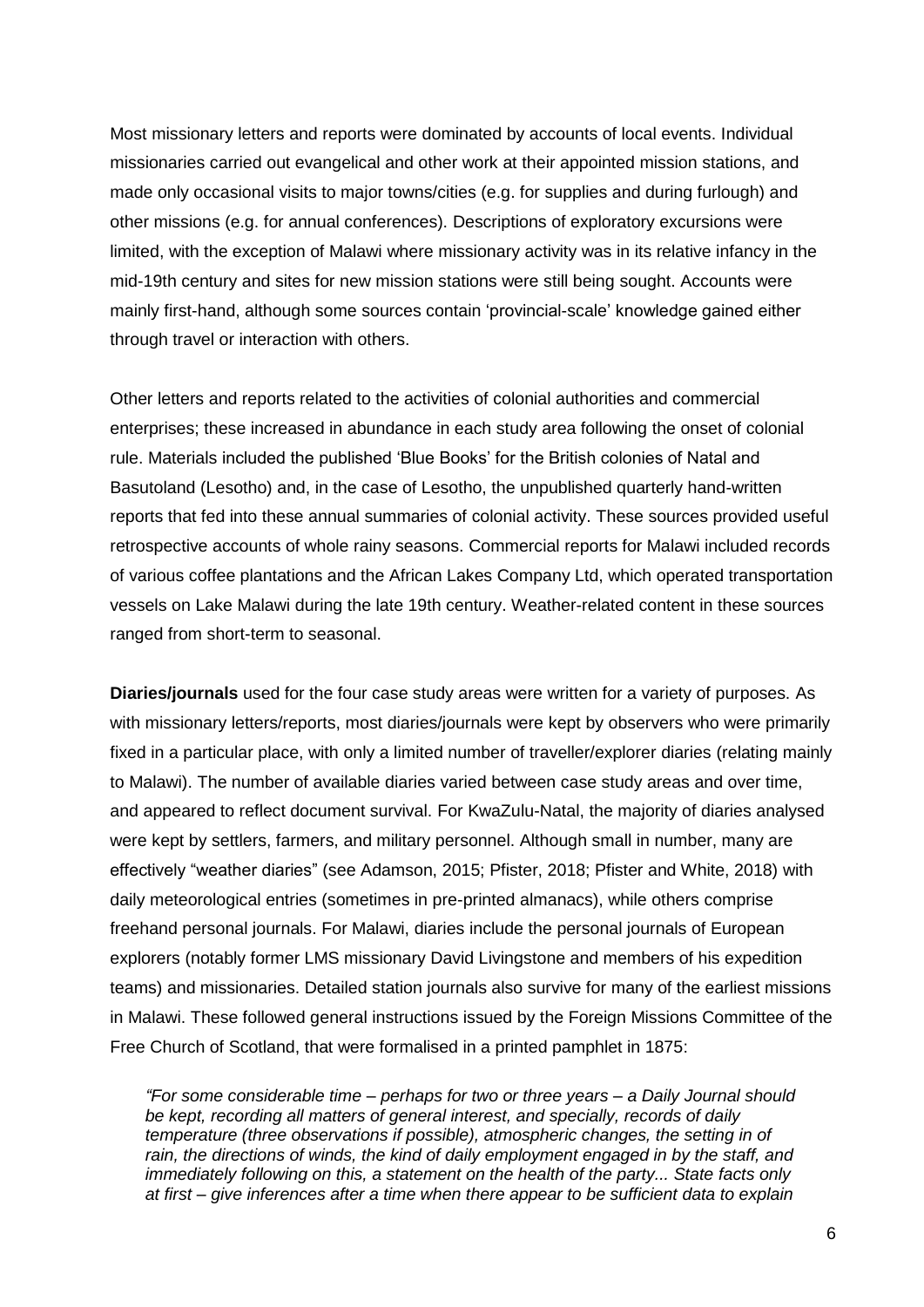*any illness, as the connection between kind of weather, work and diet, or special exposure […] It may appear as if undue importance were being attached to this part of the instructions, but it will probably be discovered that on correct information of this kind the welfare and continued success of this Mission is greatly dependent. We know as yet too little of the causes which influence health in that country."* <sup>1</sup>

In Lesotho, the main diaries were by missionaries and colonial authorities. The longest running of these was the daily diary of Sir Godfrey Lagden, the British Resident Commissioner for Basutoland, spanning the period 1884-1900. For the Kalahari, small numbers of personal journals are preserved for LMS missionaries but none encompass the selected drought episodes.

# **3. Accounts of droughts**

This section presents the contrasting ways in which the droughts of 1861-63, 1876-79 and 1895-97 were narrated in different historical source types. For each event, evidence is considered by source type as follows: newspapers, letters and reports, and diaries/journals. Differences between source types are summarised in section 4.

# *3.1 Descriptions of the 1861-63 drought*

Drought conditions appear to have affected much of the southern African summer rainfall region (with the exception of central Namibia) during the rainy seasons of 1861-62 and 1862-63 (Fig. 1). Newspaper accounts are especially rich sources for various aspects of climate reconstruction at the time. For example, the *Natal Witness* (September 1861) provides a narrative account of the delayed onset of the 1861-62 austral summer rainy season and its impact on pasturage across former Natal:

*"The rains due this month have not yet set in, and the country in many parts is very much parched. In the Umgeni regions, it is said, sheep have not been so healthy this season. In the upper countries the flocks are said to be in a more satisfactory state."* <sup>2</sup>

and also gives a sense of the relative severity of drought conditions:

*"Slight rains have fallen, but not sufficient to satisfy the thirst of nature created by the long drought. This is said to be one of the driest seasons known for many years."* <sup>3</sup>

<sup>1</sup> National Library of Scotland Dep.298/139 Livingstonia. Instructions to Lake Nyassa Mission Party from Foreign Missions Committee of the Free Church, with concurrence of Committee of Reformed Presbyterian Church.

<sup>2</sup> *Natal Witness*, 13 September 1861

<sup>3</sup> *Natal Witness*, 27 September 1861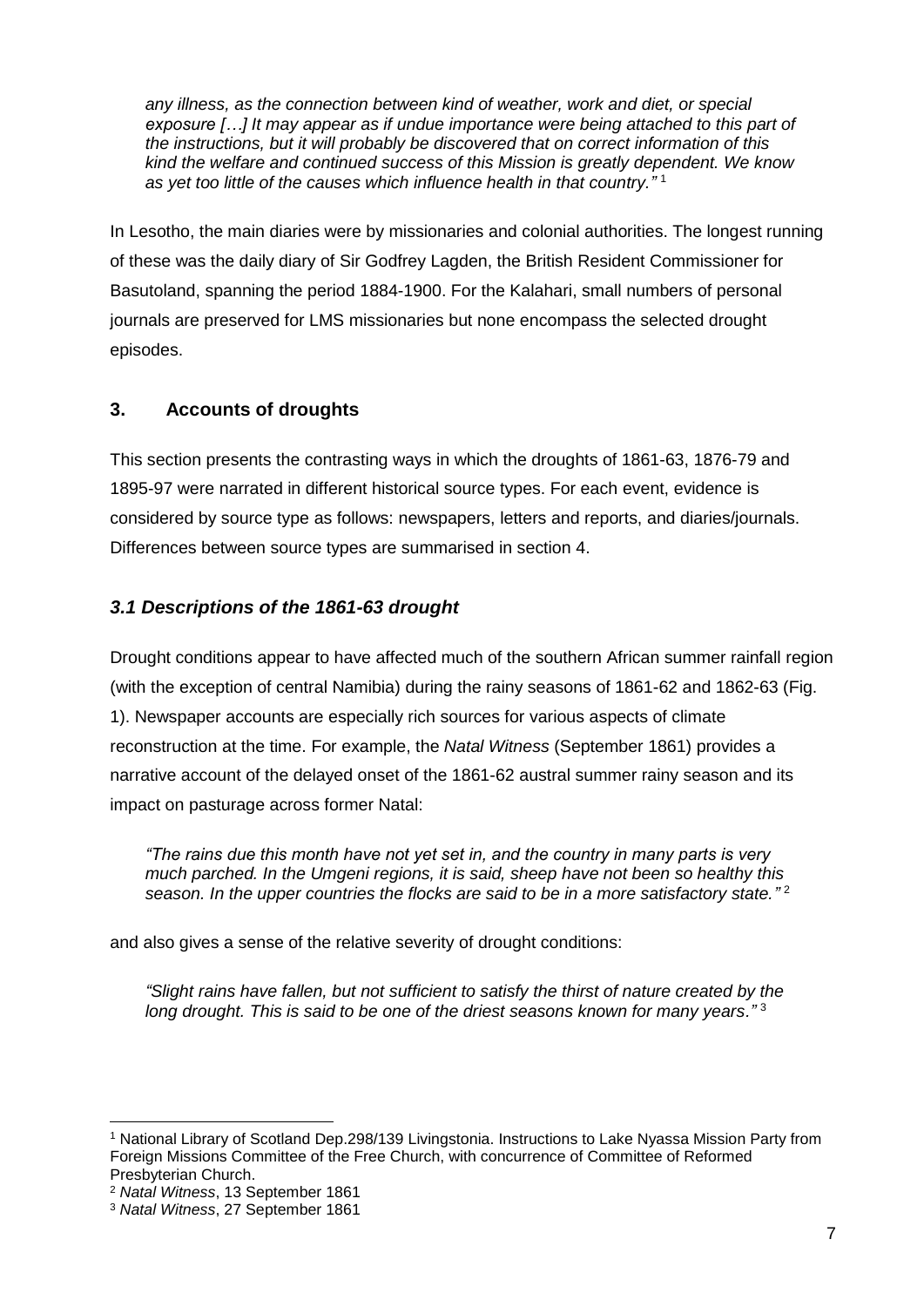Some newspaper articles also comment specifically on the spatial variability of rainfall, although these are less common. For example, an issue of the *Natal Witness* describing the start of the 1862-63 rainy season noted:

*"Within the last few days some acceptable showers have fallen around the city, but it is feared they have not extended far inland, where they are so much-needed. No ordinary Natal rains have as yet come down this season. It is probably not within the recollection of any colonist that September and October have before passed over without frequent splendid storms"* <sup>4</sup>

Newspaper accounts covering the impacts of reduced rainfall, human vulnerability, and associated societal responses are relatively limited, and mainly occur during the latter stages of each rainy season when the effects of agricultural drought were felt most severely. Most accounts focus on impacts upon colonists, with only rare examples discussing the implications for black African populations:

*"The long-continued drought that we have experienced has made vegetables scarce and dear. I saw a cart come into Ladismith [sic] the other day bringing in onions and cabbages from a farm thirty miles off, and notwithstanding the high prices […] they sold fast; in fact, women, children, and Kafirs might be seen rushing up the principal street to make sure of getting some of this green meat."* <sup>5</sup>

An exception is the Sesotho-language newspaper *Leselinyana La Lesotho*, written and published by Paris Evangelical Missionary Society missionaries and targeted at literate local inhabitants (Kunene, 1977). An article from November 1863, for example, notes social responses to drought in the form of religious practices:

*"The Lord has been merciful on us and given us rain so we can plough and plant food this season. Last year was very dry and chiefs were calling for priest to pray for rain."* <sup>6</sup>

Accounts of adaptations to drought are equally rare in newspapers. One exception is a plea in the *Natal Witness* at the height of the drought for the introduction of irrigation:

*"Sir, I painfully exclaim, no new grass in the principal grazing districts of Natal, where, in favourable seasons, the best cattle, the best mealies (corn/maize], and the best wheat are produced? For nearly three years we have been sufferers by drought, which friendly visitors from the South-West say goes towards establishing this as a sheep country […] It is neither a good sheep country, cattle country, grain country, or good for anything else; neither will it be unless we assist nature. These never-failing rivers can be diverted easily from their course high up towards their sources, and be made to wind about along the surface of the country, always keeping high levels, to irrigate nearly the whole of the available cultivable land from the Drakensberg to the coast."* 7

 $\overline{a}$ <sup>4</sup> *Natal Witness*, 24 October 1862

<sup>5</sup> *Natal Witness*, 19 January 1863

<sup>6</sup> *Leselinyana La Lesotho*, 3 November 1863, p.3 (translated from the original Sesotho)

<sup>7</sup> *Natal Witness*, 19 September 1862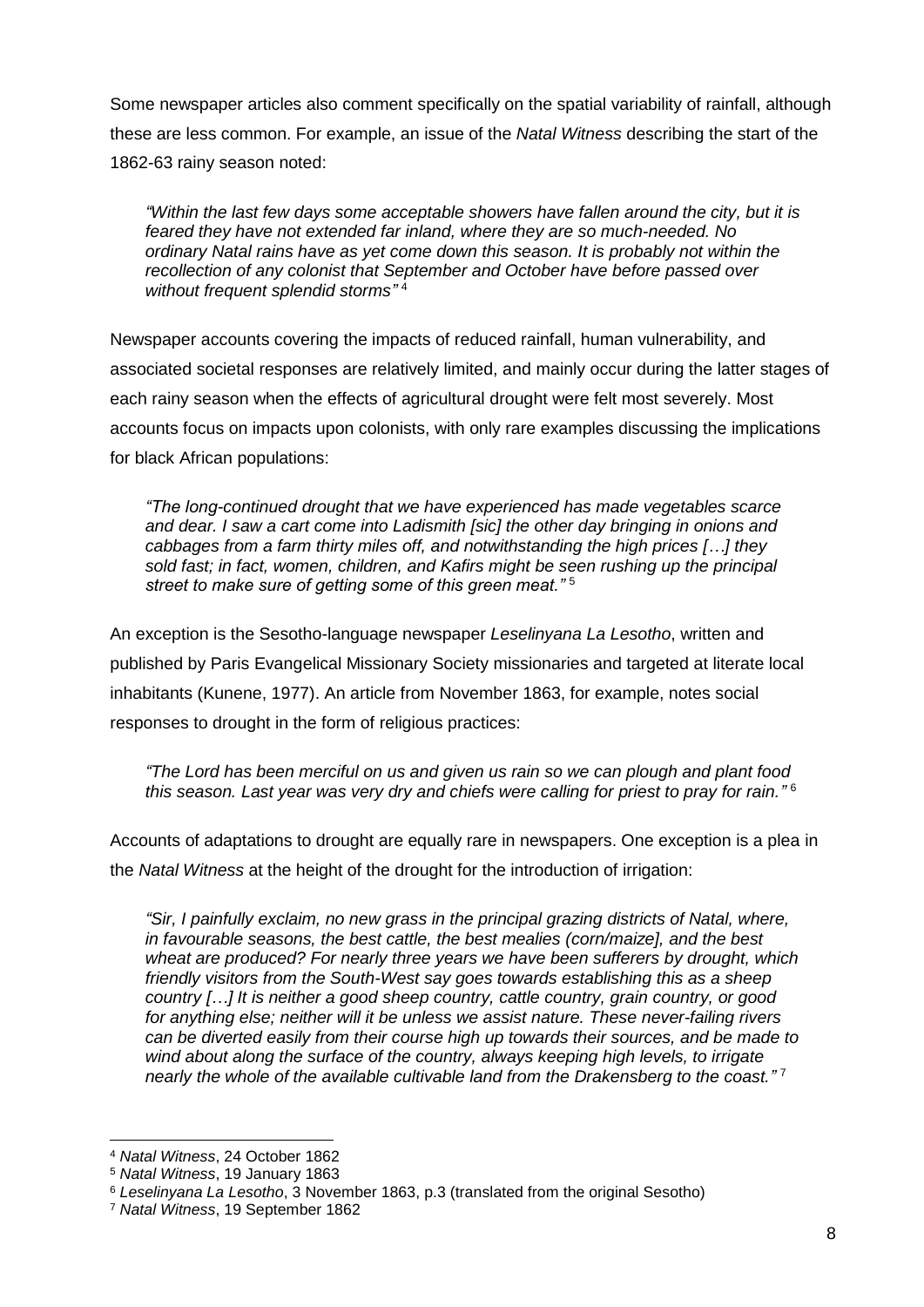In comparison with newspapers, missionary letters and reports contain proportionally fewer descriptions of weather conditions. However, narrative accounts within individual missionary documents can provide equivalent depth to newspaper articles. Compare, for example, the following extract from a letter written by the SPG Bishop Colenso based in Pietermaritzburg with the quote from the *Natal Witness* for September 1861 above:

*"The season has been an unusually dry one. Our winters are, indeed, always dry, so that for weeks together the sky is clear, and we have no rain. But, generally, there are heavy showers for a few days in midwinter, and rain again in the early part of September - all which has this year been wanting…"* <sup>8</sup>

The real strength of missionary letters and reports is the insight they can provide into the impacts of, and responses to, drought amongst both mission and local communities, and the factors influencing vulnerability amongst different sectors of society. Perhaps unsurprisingly, most initial descriptions of the 1861-63 drought within missionary writings focus upon environmental conditions, with increasing numbers of accounts of societal repercussions as meteorological drought conditions worsened and agricultural and/or hydrological drought loomed. The following quote is typical of those discussing responses and local adaptations to drought in the southern Kalahari, providing details of population migration due to water shortages:

*[The BaTlhaping people] "…formerly of the Kuruman […] have been compelled to vacate those places from the insufficiency of water and are seeking another locality. At present, they are making a temporary stay at Ilosi about 30 miles north of this place and are only waiting till the rains to be able to proceed further into the interior and may eventually settle down in the neighbourhood of the Molopo River."* <sup>9</sup>

Accounts of temporary population dispersal in search of food also occur, such as this example from Zululand:

*"I am afraid we are going to have another year of famine. In some districts the crops are an utter failure and the people have dispersed themselves elsewhere in search of food. One party has passed this place and I saw another at Entseleni."* <sup>10</sup>

Alternative livelihood strategies during the drought are also discussed, such as this evidence from Lesotho:

*"Our people do not have any sort of provisions to live. They only have a little dairy since the rains, because before the cattle, who did not yield any as result of lack of food, could hardly stay alive. Like after the war of 1858 the hunger pushes the people to eat roots to live."* <sup>11</sup>

 <sup>8</sup> USPG D25a, Bishop Colenso, Maritzburg, 28 September 1861

<sup>9</sup> LMS Correspondence 32-5-B, R. Moffat, Kuruman, 1 December 1862

<sup>10</sup> USPG E9a, R. Robertson, Kwamagwaza, 7 April 1862

<sup>11</sup> PEMS Africa Australe FBN4 Mf.199. L.J. Cochet, Hébron. 6 February 1863 (translated from the original French)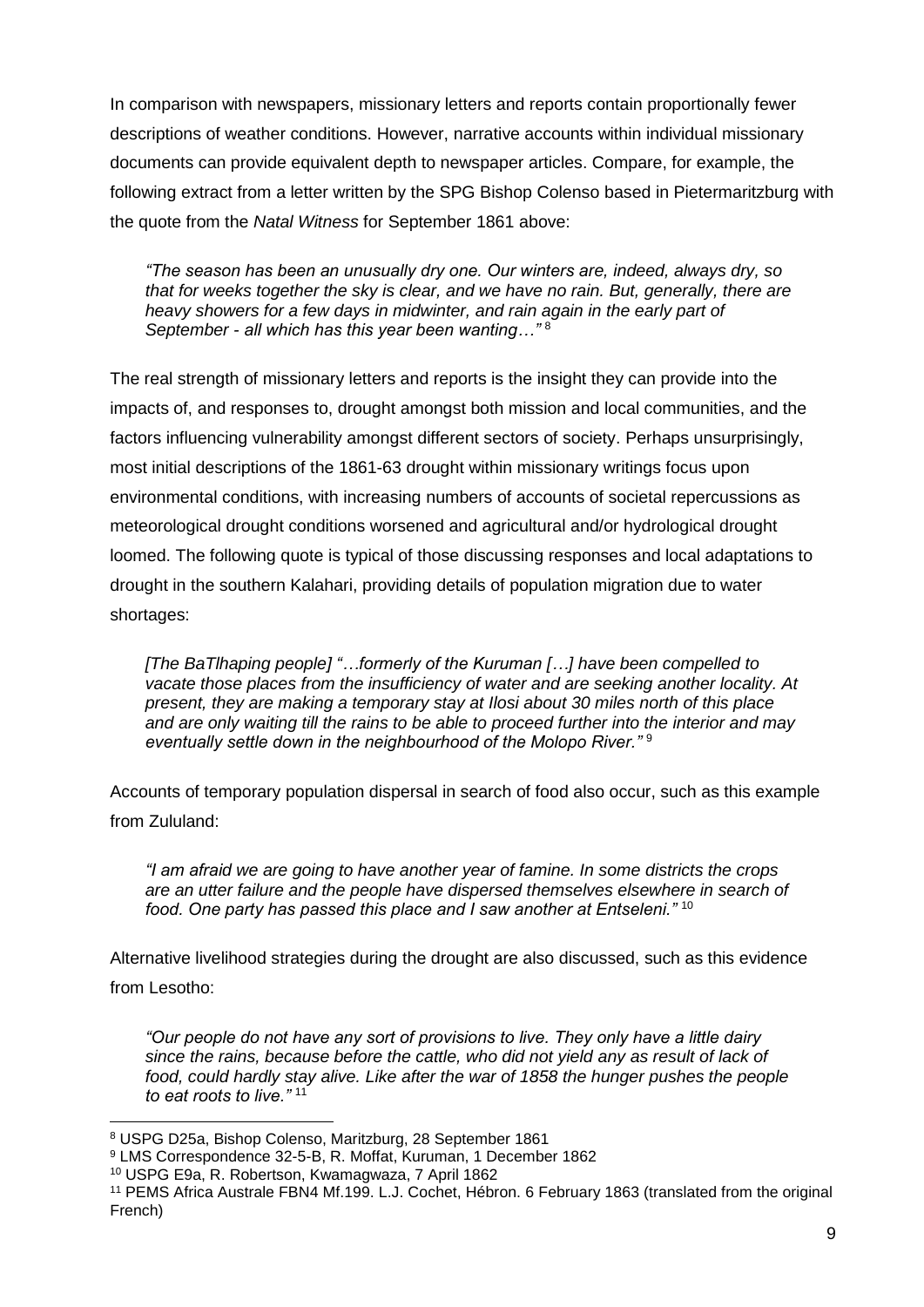Missionary accounts also provide unique insights into cultural and religious responses to the drought. Klein et al. (2018), for example, provide considerable detail about rain-control and rainmaking practices in former Natal and Zululand. These are elaborated upon by the German missionary Otto Heinrich Röttcher, of Mhlangana mission in Zululand, who described how a rain doctor was called for from north of the Drakensberg, following the failure of 1862-63 rainy season<sup>12</sup>. Accounts of similar practices appear for other case study areas, such as this extract from LMS missionary John McKenzie, writing near present-day Serowe, Botswana, of the hostility of the Barolong Chief towards Christian converts:

*"The worst cause of offence was the refusal of the Christian young men and enquirers to go to the hunt as usual. This was followed by another 'crime', their refusal to join in the digging 'the garden of rain' (tsimo ea pula). This is as you are aware a heathen ceremony, and those who take part in it are of course abettors of rain-making."* <sup>13</sup>

Where multiple missionary societies operated in the same area, it is possible to detect both similarities and differences in the material covered within their collective letters and reports. During the 1861-63 drought, documents written by WMMS missionaries in Lesotho include more information about matters affecting local populations than those written by PEMS missionaries, whose accounts were largely about environmental impacts. However, missionaries from both societies provide information about rainmaking practices.

Diaries spanning the 1861-63 drought tend to be dominated by weather descriptions. The diaries and letters from the Second Zambesi Expedition (1858-1864), led by David Livingstone, for example, provide the only climate information for Malawi at this time (Nash et al., 2018). If weather observations in diaries were made daily, they can be potentially useful for aspects of climate reconstruction, e.g. frequency counts of days with/without precipitation, start/end dates of rainy/frost seasons (see Adamson 2015). Although relatively few in number, farmers' diaries are particularly good in this respect, as this extract from the 1862 diary of John Blamey, a farmer from Verulam, near Durban, illustrates:

*[January 1, 1862] "Heavy rain this day"*

*[2.] "Weather fine"*

 $\overline{a}$ 

- *[3.] "Weather exceedingly hot"*
- *[4.] "Weather fair"*
- *[5.] "Weather fine during morning and exceeding hot, rain in the afternoon"*
- *[6.] "Weather dull during the day, weather fine night"*
- *[7.] "Weather warm during the day, weather fine night"*

*[8.] "Weather fine as regards dry during the day, thunder and lightning but little rain at night"* <sup>14</sup>

<sup>12</sup> ELM, ASA 41, 94, Müden/Natal, 1865-1905

<sup>13</sup> LMS Correspondence 32-5-A, J. McKenzie, Bamangwato, 27 June 1862

<sup>14</sup> Killie Campbell manuscript 98/6/1/3. John Cardell Blamey. Farm Stats/Weather 1850-62, Diary 1871, Diary 1872.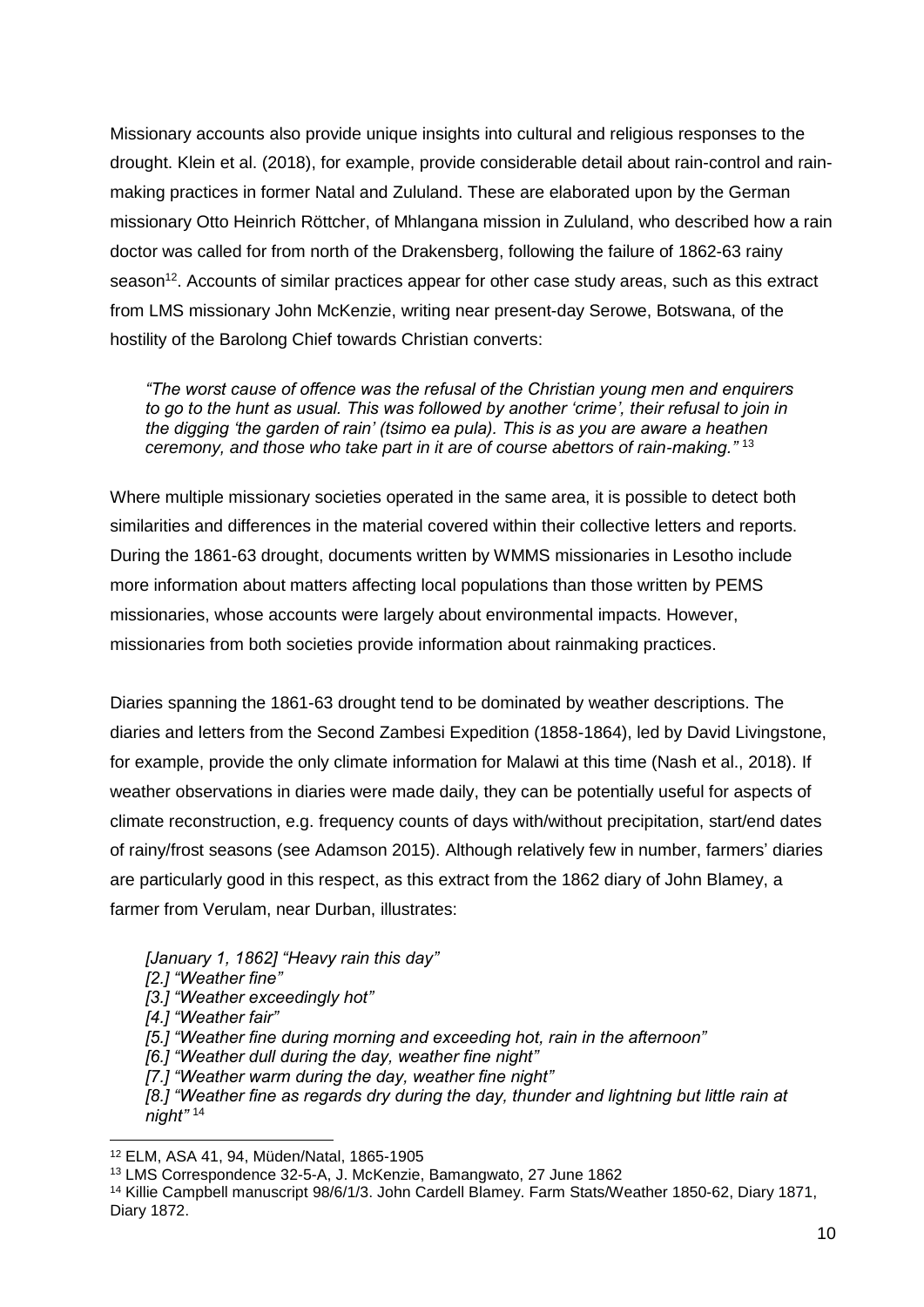There are, however, differences in the coverage of societal impacts and responses in diaries written by different categories of author. For example, most farmers' diaries from the case study areas contain relatively little about the ways that people coped during the early 1860s drought. In contrast, missionary journals can be rich with social detail and in many respects are similar in their coverage to missionary letters and reports.

# *3.2 Descriptions of the 1876-79 drought*

Drought conditions during the late 1870s affected much of the southern African summer rainfall zone, although the drought does not appear to have been as universally severe as in 1861-63 (Nash et al., 2018). A very similar pattern of reporting to the 1861-63 drought is observed across the different source types for the four case study areas.

Newspaper coverage continued to provide information of a type suitable for climatic reconstruction. Multiple titles were now available for Lesotho. For KwaZulu-Natal, increasing spatial detail can be obtained due to the expanded network of regional correspondents reporting into the editorial office of the *Natal Witness*. Rather than accounts being dominated by weather descriptions from Pietermaritzburg and Durban, articles include reports from as far apart as Kokstad in southernmost Natal and Newcastle in the north. Reflecting the "quantitative turn" in meteorology (Pfister, 2018; p.40), these reports often incorporate instrumental data. The first measured meteorological data for Durban appeared in the *Natal Witness* from August 1850 (Nash and Adamson, 2014; Nash, 2017) until February 1853; weekly summaries of barometric, temperature, wind direction and rainfall data for Pietermaritzburg were published from January 1870 onwards.

Contrasts in the coverage of societal aspects of drought between newspapers aimed primarily at white and black African audiences remain apparent, as illustrated by this extract from the *Little Light of Basutoland*:

*"The drought has been very much felt in several parts of Basutoland: at some places the stalks of Kaffircorn [sorghum] and mealies [corn/maize] have been, as it were, calcinated by the sun: many fields are completely destroyed: others have been very much spoilt by the hail, so that there may be a dearth of food in the country. Several chiefs, therefore, have been driven during the past weeks to the usual heathen practices which are recommended by the rain-makers of the country…"* <sup>15</sup>

 $\overline{a}$ 

<sup>15</sup> *Little Light of Basutoland* No 2 February 1877, p.1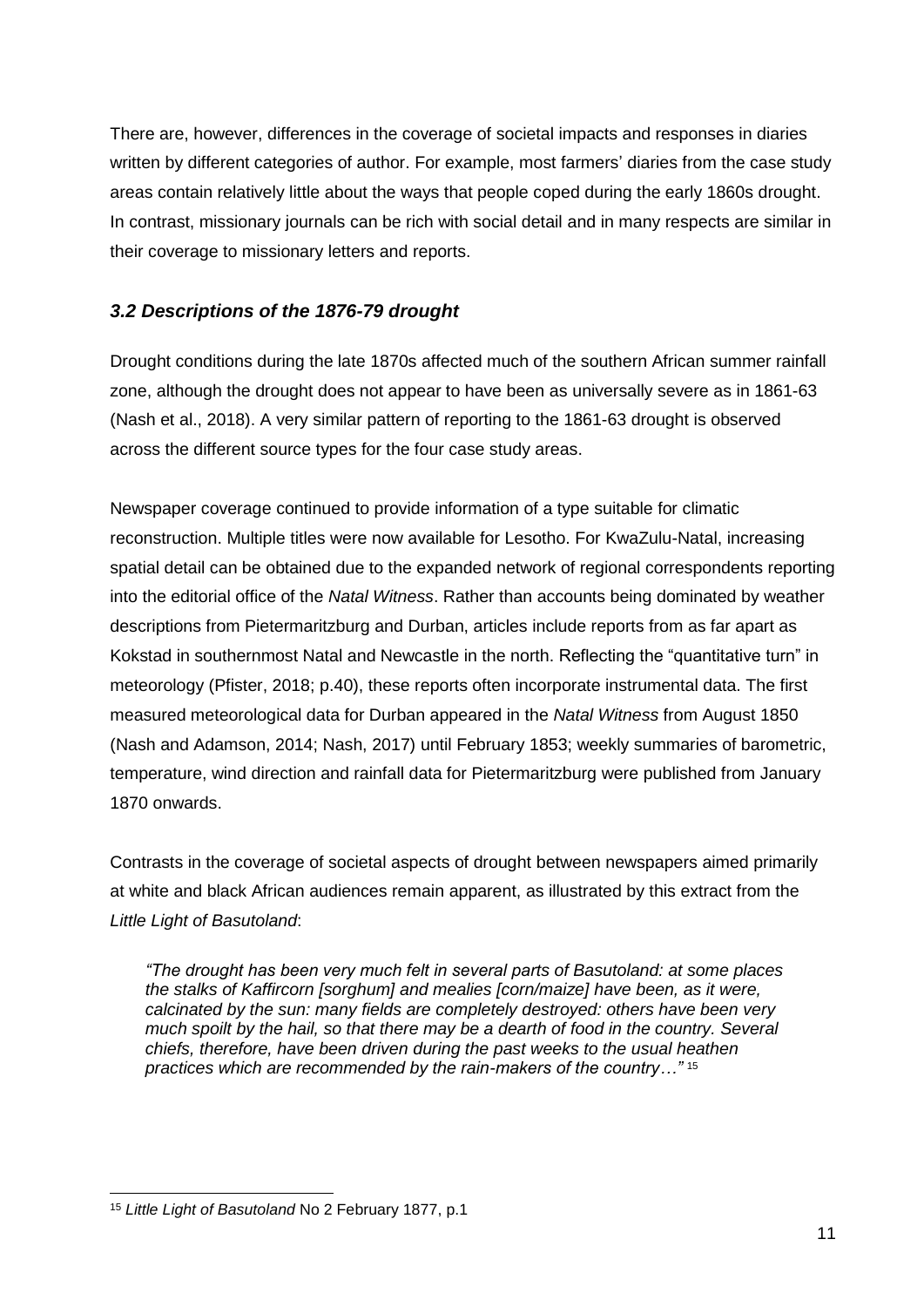Missionary writings continue to report on short- and long-term weather variability, drought impacts and responses among local populations. For example, the WMMS missionary John Parsonson, of Thaba Nchu mission, northwest of Lesotho, observed in a letter of July 1877:

*"…there is much suffering in the tribe. The last summer having been a long drought the crops of Kaffir corn [sorghum] and mealies [corn/maize] have to a large extent failed. Hence our people have not food for the winter and are leaving to seek service among the Dutch farmers in the Free State. Trade too is almost at a standstill."* <sup>16</sup>

Missionaries also reported on experimental measures to be taken by Europeans at the Livingstonia mission, Malawi, to deal with the vagaries of climate and its impacts on food supply:

*"The main attention should be devoted to wheat, sugar and oil seeds, and as much green maize and other garden vegetables – along with some of the fruits of the country such as bananas – as will afford a daily supply for the table. The chief object in this department in reference to the garden is to secure variety in the diet, with the view to the preservation of the health of the whole party. The essential point to be found by experiment is, the best months for sowing and ripening of wheat and other foreign grains. In ordinary years it will be found cheaper to buy dried grain, maize, mapira [sorghum], and rice from the natives than to grow it at present. This encourages production, and benefits the natives by the exchange of cloth, and also by bringing them frequently to the station."* <sup>17</sup>

Available diaries for the case study areas mainly focus on day-to-day weather with little reflective commentary on climate impacts/responses. Exceptions again are a small number of long-form journals, as illustrated by this diary entry of 9 November 1878 by John Gunn of the Livingstonia mission, Malawi, commenting on drought and tsetse fly:

*"This afternoon I had a walk round the plain. It occupied me three hours' hard walking*  [...] Large areas of the plain are being brought under cultivation by the natives, yet *much fairly good soil remains available. It seems to me that tsetse are visibly diminishing. This may, however, be more attributable to the parched state of the plain, consequent on the severe drought of last season, than to the fact that we are encroaching on their haunts and driving them away."* <sup>18</sup>

The expanded network of news correspondents reporting to the *Natal Witness* permits a comparison of the focus of newspaper articles, missionary narratives and diaries. Although writing on virtually the same day, at locations less than 100km apart, the *Natal Witness* provides a superficial account of one day's rainfall in Greytown and its impacts on settlers:

 $\overline{a}$ 

<sup>16</sup> WMMS South African Correspondence FBN6 Mf 189. J. Parsonson, Thaba Nchu, 24 July 1877 <sup>17</sup> National Library of Scotland Ms.7904 Livingstonia. Summary of Instructions and Hints for 1878 (by James Stewart)

<sup>&</sup>lt;sup>18</sup> National Library of Scotland Ms.7906/11-20 The Late Mr Gunn's Diary at Livingstonia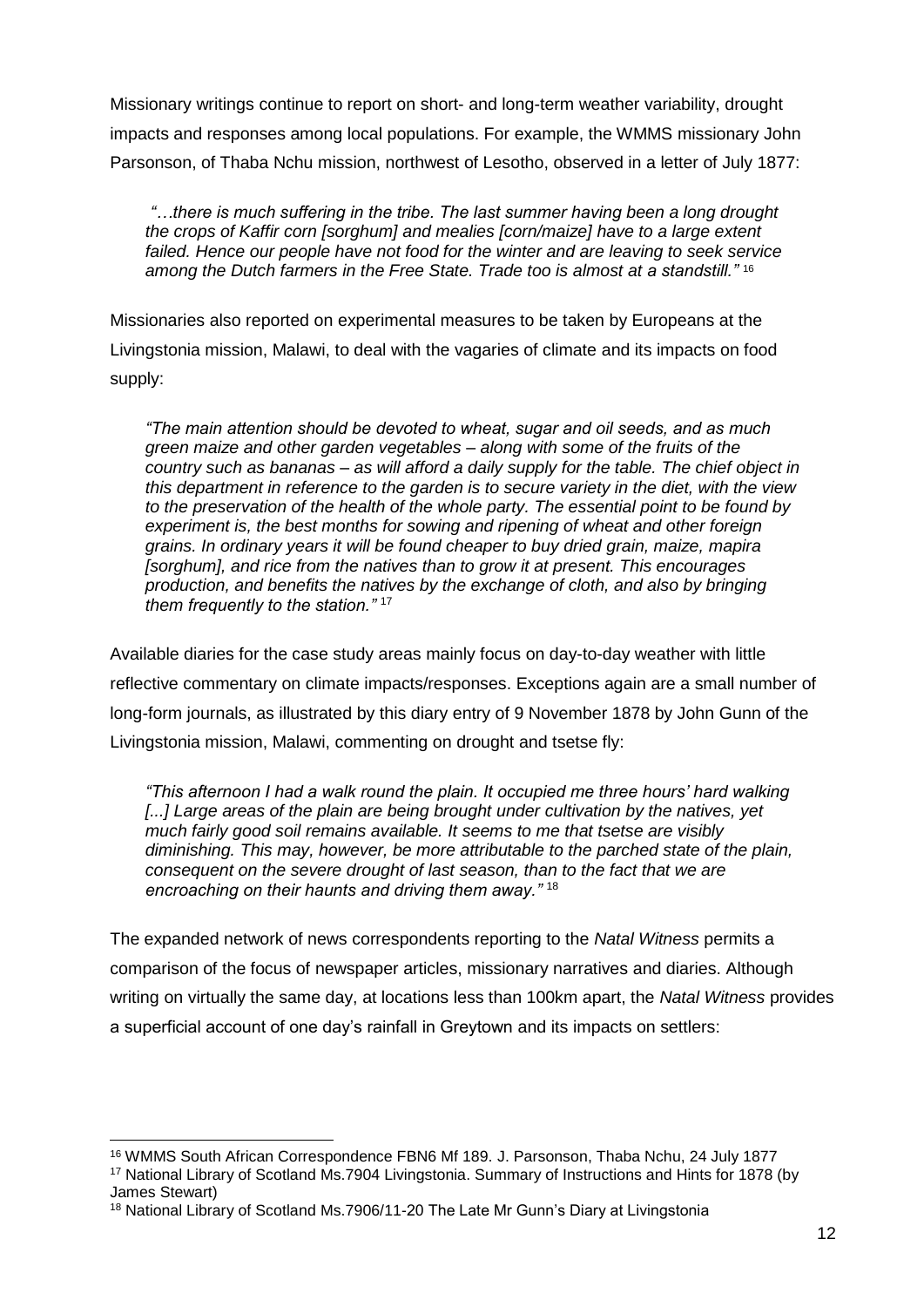*"Greytown. The usual quarterly Nachtmaal [holy communion] was held in our Dutch Church last Sunday [29 October 1876] […] Under the circumstances the cold rain on Sunday night must have been unpleasant, to say the least of it."* <sup>19</sup>

In contrast, SPG missionary Joel Jackson offers greater climatic context and detail of the societal repercussions and responses to the ongoing drought at KwaMagwaza mission:

*"The rains this season are very late, and consequently people are not able to plant and everyone is becoming most anxious. The Amanwazi king is thought to be the great Rain Doctor in this part but he has just taken a number of wives and is said to want cattle to pay the ukulobola or marriage arrangement, so he refuses to give rain until the people have presented him with the requisite numbers of cattle."* <sup>20</sup>

Newspaper reports can also be used to aid in the interpretation of diary entries. For example, it is difficult to tell from the diary by Zululand farmer James Milkley for December 1877 that a drought is in progress:

*[2. December 1877] "Very hot day" [3.] "Very hot day" [4.] "Rainy day" [5.] "Windy morning rain at night" [6.] "Wet day" [9.] "Rain in evening"* <sup>21</sup>

Only more reflective newspaper articles, such as the following from the *Natal Witness*, reveal the characteristics of rainfall at the time as being relatively light, if frequent:

*"Newcastle. Nice rains have fallen, but not soakers. In fact we have not had a proper soaking rain since last autumn. Except just under the Berg, crops are a total failure, and a scarcity of mealies [corn/maize], etc., is expected."* <sup>22</sup>

# *3.3 Descriptions of the 1895-97 drought*

Although not extending as far north as Malawi, the mid-late 1890s drought appears to have affected much of the southern African summer rainfall zone, and to have been the most protracted of the 19th century (Fig. 1). It also coincided with other stresses, including locust outbreaks and, in 1896, the rinderpest (cattle plague) epidemic which killed more than 5.2 million cattle south of the Zambesi, thereby affecting transport and indigenous nutritional sources (Pribyl et al., 2018, in review).

 <sup>19</sup> *Natal Witness*, 3 November 1876

<sup>20</sup> USPG E31, J. Jackson, Amanvazi, Zululand, 31 October 1876

<sup>&</sup>lt;sup>21</sup> Killie Campbell manuscripts, Natal Almanac (1876) The Natal Almanac, Directory and Yearly Register 1877 (includes diary entries by James Erasmus Milkley, from Newstead, Curry's Post). P. Davis and Sons, Pietermaritzburg.

<sup>22</sup> *Natal Witness*, 29 January 1878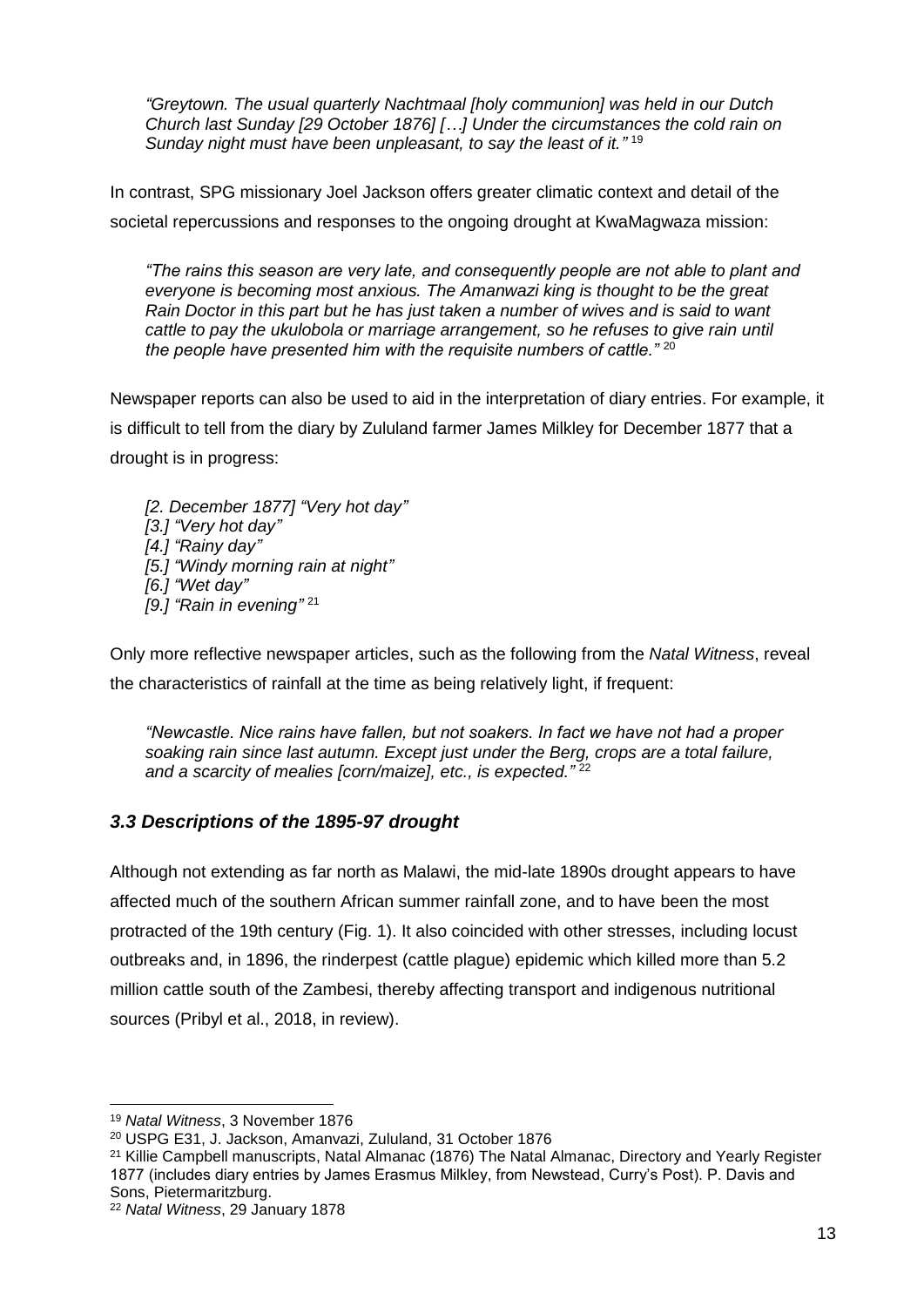Newspapers for this period are by far the most useful source for spatial climate reconstruction, including rich geographical detail, often backed up with reference to rainfall data, as illustrated by this extract from the *Natal Witness* from 1895:

*"Rainfall here [Pietermaritzburg] for November [1895] has totalled 5.6 inches on 16 days. This amount has been plenty for just here, but I hear complaints all around that ploughing is again having to stop for want of moisture. The above amount is 2.05 inches below the average of the last four years, which is 7.67 on 19 days. Rain has been very partial."* <sup>23</sup>

Throughout this period, missionaries continue to report front-line climate information, and provide greater detail about drought impacts on local populations, and their associated responses, than newspapers. The Norwegian missionary Ole Steenberg, for example, reported the combined impacts of agricultural drought and locusts upon the people of Mahlabatini, Zululand, in 1895, and their associated responses to the resulting food shortages:

*"The Lord spoke to us last year by sending drought on our crops, and this year he has spoken even more strongly by completely destroying all that was sprouting in our fields. On the 15th January of this year, the locusts came to Ematlabatini and devoured all the crops on the ground […] When the imported corn from America came up to Zululand it was expensive. And what could they buy it with? They only had their cattle and they could have purchased only one or two bags per animal depending on its size. If they purchased corn according to their needs, they saw that they would soon get rid of their cattle, their only livelihood, as the cattle milked well in the summer and at least gave them a living. Then a revolution occurred, a radical process of dispersal among the people: quite a few went to Natal and Johannesburg to find work in order to provide an income for their homes; others scattered around the country, partly to beg, partly to find temporary shelter with relatives or acquaintances."* <sup>24</sup>

The German missionary David Wolff of Ekulangeni, Zululand, identified differential impacts of agricultural drought between white and black populations at the mission in late 1895, and also noted government-level responses:

*"[…] we suffered from the drought at the beginning of the summer. The rain, which usually starts in August, came this year only in November. As a result, no one could prepare their fields before November. The effects of the drought were greater for the black people than the whites [...] After the rain had stayed away for so long, the government declared a day of prayer, which was to be observed throughout the country. We had one here too."* <sup>25</sup>

The majority of diaries again focus on daily weather, and rarely comment on the impacts of drought. One exception is the diary of Sir Godfrey Lagden, who reported extensively on daily life, both in Maseru, Lesotho, and during his travels. This extract from his journal for

 $\overline{a}$ <sup>23</sup> *Natal Witness*, 5 December 1895

<sup>&</sup>lt;sup>24</sup> MHS, Mission Archives, A1045-140b-8 Steenberg, 15 August 1896 (translated from the original Norwegian)

<sup>25</sup> ELM, Missionsblatt 43/6, Hermannsburg 1896, 58-61 (translated from the original German)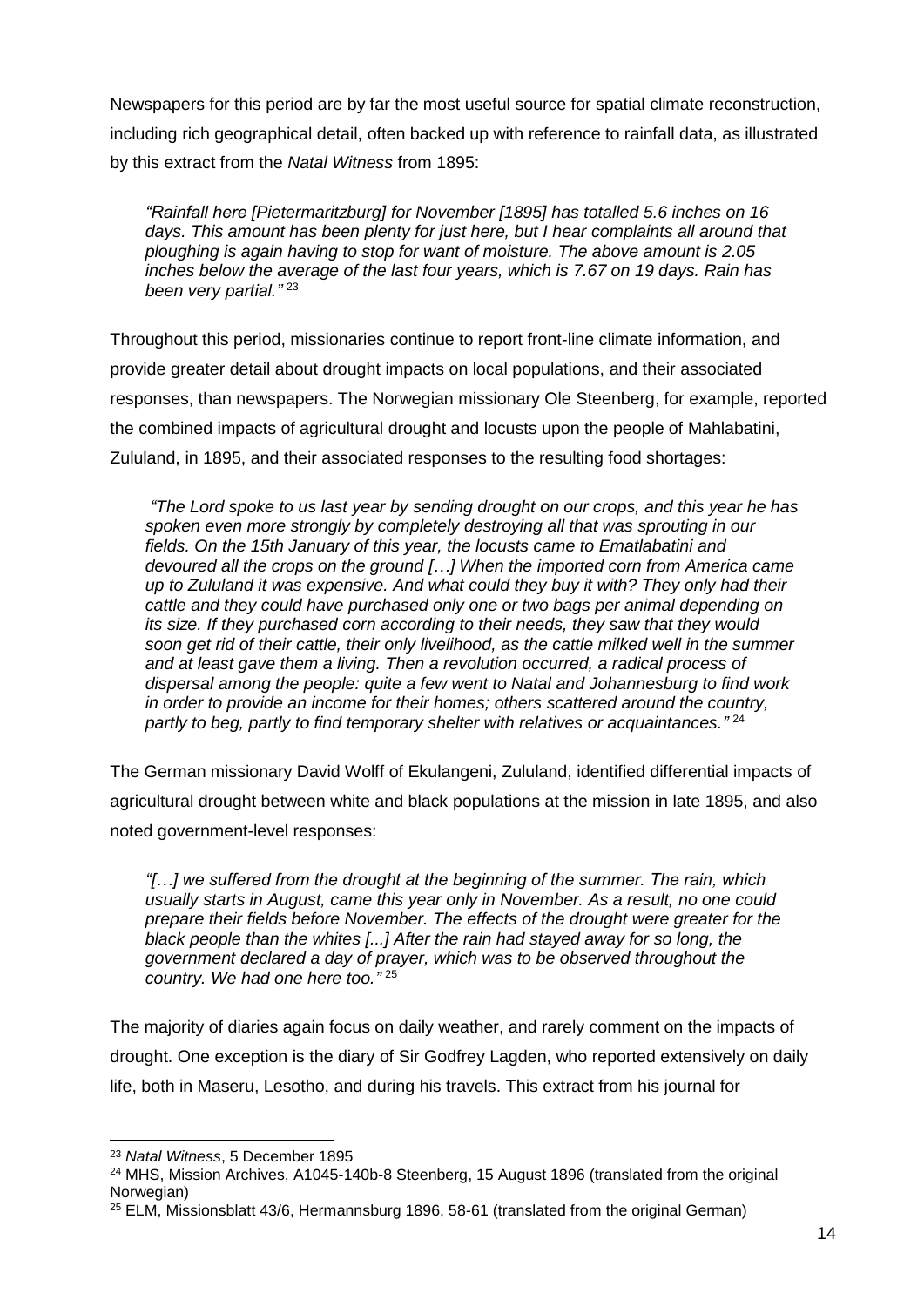November/December 1897 describes the impact of drought in western Lesotho, and provides the date of what Lagden perceived to be the end of the drought:

*[28 November 1897] "Very hot day. Flies awful." [1 December 1897] "Cloudy day. Rain promises well." [2.] "Reached Mafeteng at 1. Deplorable drought which is now becoming alarming." [3.] "At Mafeteng. The fear of famine is great." [4.] "Returned to Maseru. Frightfully hot. The want of rain is terrible. The Caledon, Matyatsana and Little Caledon [rivers] are dry." [5.] "Frightfully hot and water famine alarming." [6.] "Very warm day. The drought is terrible." [8.] "Terribly hot day and drought awful." [9.] "Warm day. Threatening storm but no results." [11.] "The drought is awful." [18.] "Rain in afternoon. Drought broken." [20.] "Heavy rain. Drought quite broken up." [22.] "Nice raining."* <sup>26</sup>

## **4. Relative usefulness of different source types for historical climatology**

The parallel analysis of descriptions of drought events in newspapers, letters, reports and diaries presented here draws out some notable differences in coverage between different historical source types (Table 2). In part, these stem from the original purpose of each source type and its intended audience.

(Table 2 here)

 $\overline{a}$ 

### *4.1 Newspapers*

As is the case today, the 19th century newspapers examined during this study primarily reported 'news' and attempted to shape opinion. The titles analysed were by far the most rich sources of information about day-to-day weather and longer-term climate variability through which to identify meteorological drought. Articles included accounts of the onset of rainy seasons and the relative abundance of seasonal rainfall. In the *Natal Witness*, these observations tended to be localised to the Pietermaritzburg area in earlier editions of the newspaper, but the potential for spatial rainfall reconstruction increased over the course of the 19th century. The earliest meteorological data for southeast Africa also appeared in the newspaper. We would echo White (2018, p.41) in stating that newspapers are potential "goldmines for weather observations" in African and other global contexts where instrumental meteorological records are scarce or absent.

<sup>26</sup> Bodleian Library MSS.Afr.s.170, Sir Godfrey Lagden Diaries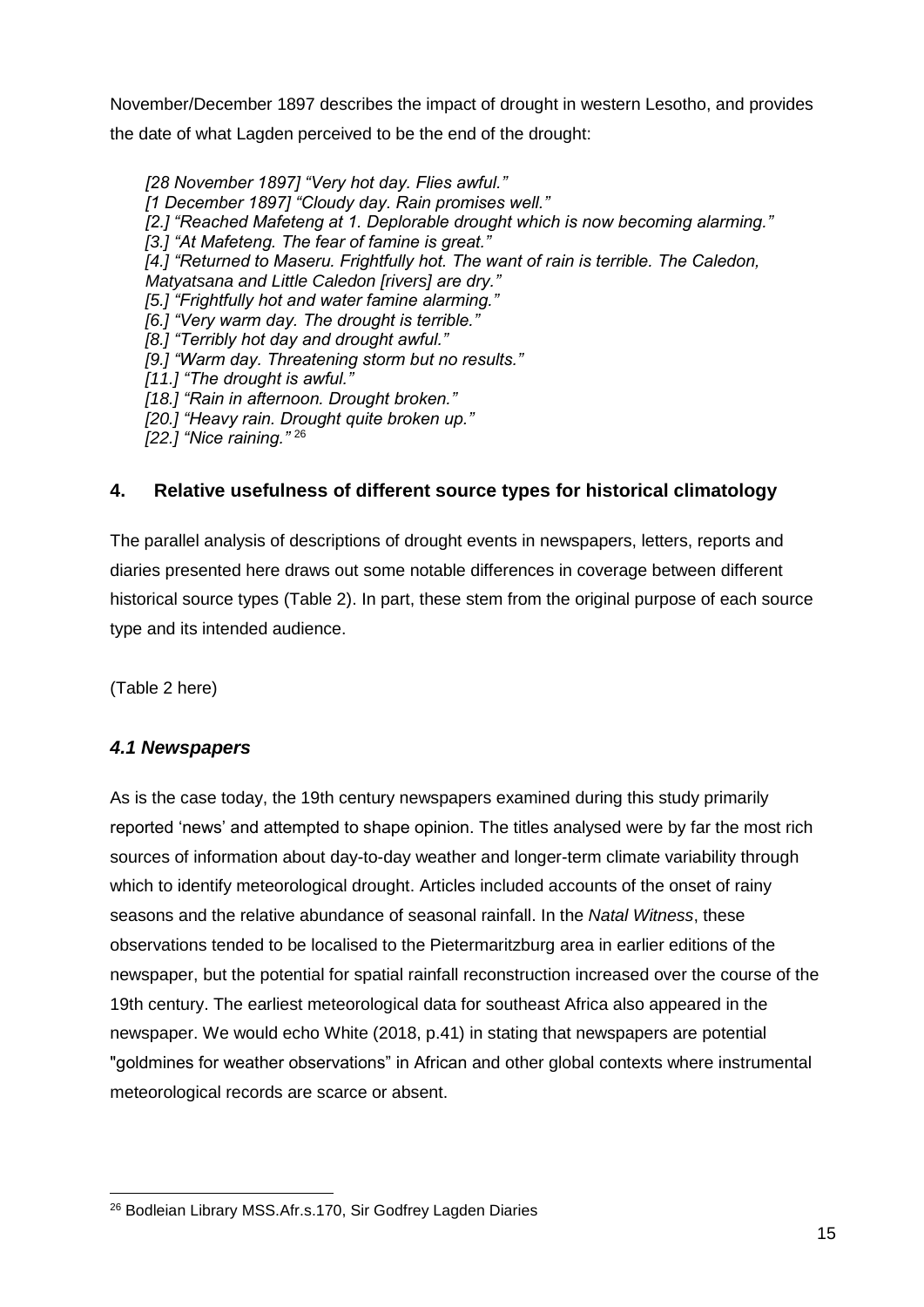The newspapers analysed here offered significantly less information about the societal repercussions of individual drought episodes. This is perhaps not surprising as there are commonly time-lags between a reported problem and any organised response, unless the response is made at a local level. There were, however, differences in coverage according to the newspaper's intended audience. The *Natal Witness* usually provided only brief accounts of drought impacts, and then mainly where conditions were likely to negatively affect agricultural activities or lead to dust storms (and hence be of interest to farmers and urban populations). Exceptions occurred when there was potential for political capital to be gained through reference to drought (e.g. the plea for irrigation in Natal during the 1861-63 drought; section 3.1). In contrast, *Leselinyana la Lesotho* and *Little Light of Basutoland*, written by French missionaries and targeted at black African audiences, provided greater reflection on the impacts of, and responses to, drought at mission stations and surrounding villages.

All newspapers suffered from inherent colonial biases, however, and must be read with caution. This can be overcome by reading sources "against the grain" (Hazareesingh, 2013; p.99) to identify the local voice within the narratives. Coverage of weather events and their repercussions also declined during periods of war or other political upheaval. In summary, while newspapers do include information relevant to the second and third objectives of historical climatology (*sensu* Brázdil et al., 2005), titles that incorporate dedicated sections for farmers, and/or are targeted at African audiences, are likely to prove the most useful in this respect.

### *4.2 Letters and reports*

As today, the letters and reports analysed were predominantly intended to be informative and were sent for a purpose. However, the information included varied between, for example, personal letters to family and friends, personal or semi-official letters to other missionaries, and more official correspondence with missionary headquarters. Weather observations within official missionary (and other) letters and reports can be sufficiently detailed to permit the identification of meteorological, agricultural and, on occasions, hydrological drought, in the absence of other sources (cf. Endfield and Nash, 2002b; Nash and Endfield, 2002). However, in comparison with newspapers, descriptions of weather conditions are less frequent within missionary writings from our case study areas.

Missionaries were, in general, excellent observers of people. As such, their letters and reports offered the greatest potential for understanding differential vulnerability and the impacts of, and responses to, drought among African societies (particularly those affected by colonial intrusion). This potential increased over time with the increasing volume of missionary materials. Indeed, we would recommend historians interested in the repercussions of past extreme climate events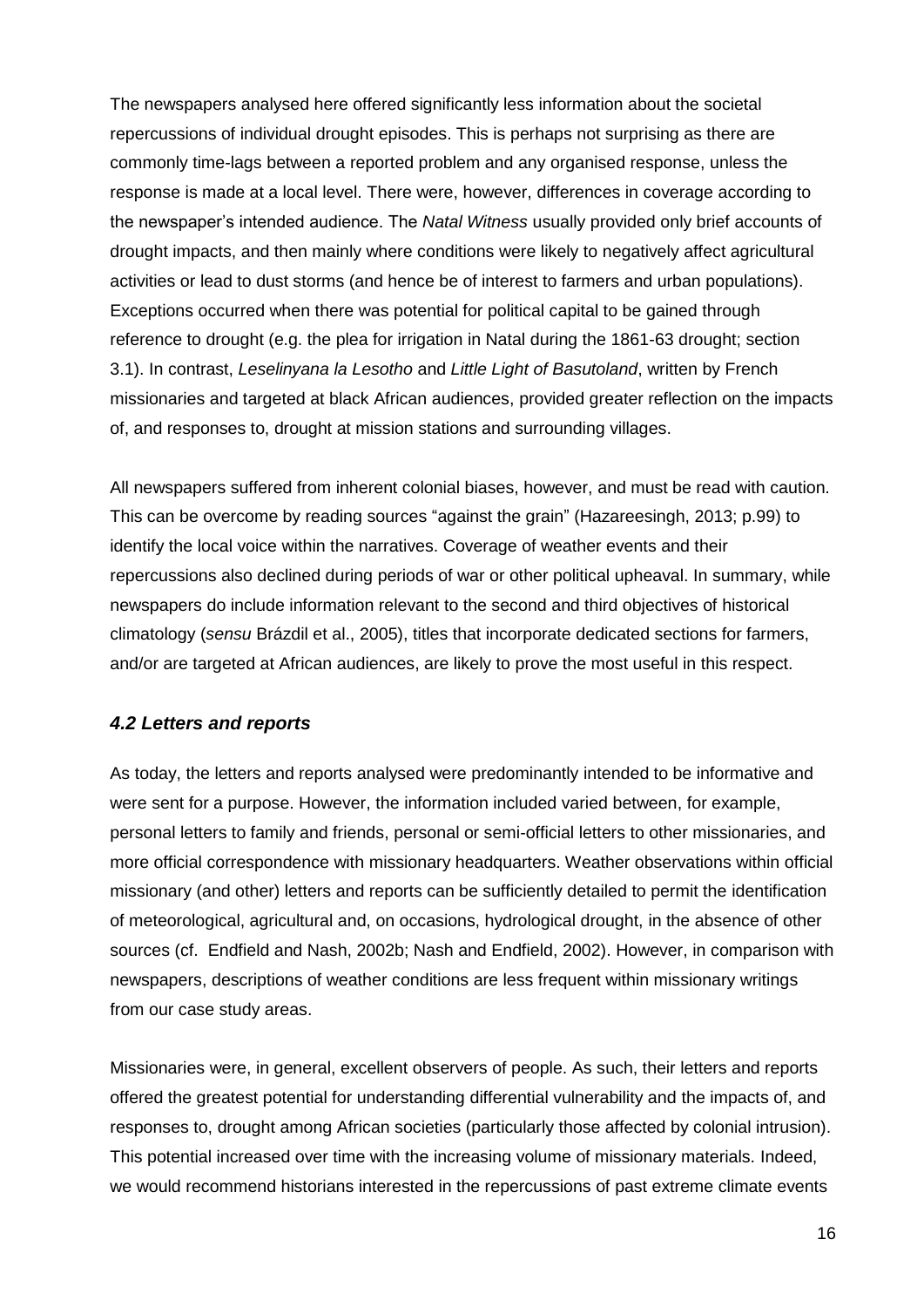in Africa (and other regions of the tropics and subtropics) to seek out missionary collections above all others. However, caution is needed. The missionary societies working in our case study areas differed in the socio-economic and educational background of the missionaries they recruited. Further, the background of mission personnel changed over the course of the 19th century as the missionary role professionalised (cf. Semple, 2004). More importantly, while most mission stations were in rural areas, some were located in larger population centres. These factors have implications for what was included in letters and reports to their respective mission headquarters. The majority of Norwegian missionaries in KwaZulu-Natal, for example, were from rural western Norway, had farming, fishing or artisanal backgrounds, and were based among rural communities (Hale, 1997). Consequently, much of the non-religious content of mission correspondence focussed upon rural affairs, such as daily labour on the farm, the seasonal harvest, and, occasionally, plant-phenological observations (see Pfister and White, 2018). The same is true of the German Hermannsburg mission, which had a predominantly rural focus (Lüdemann, 2000). In contrast, missionaries based in larger population centres (e.g. SPG missionaries in Pietermaritzburg), tended to comment more on local and colonial politics, unless there were major agricultural crises that affected food prices and availability in the urban area. However, as illustrated by comparing social commentaries of missionaries working for the WMMS and PEMS in rural Lesotho (section 3.1), it is inadvisable to generalise. A key finding here is the need to research the mission goals, recruitment policies and spatial distribution of mission stations before embarking on an analysis of missionary archives from an historical climatology perspective.

#### *4.3 Diaries/journals*

Diaries and journals for our case study areas varied in their usefulness for climate reconstruction and the analysis of societal repercussions. Most were not intended for public consumption, although the personal journals of leading figures would sometimes be published. Those that are weather diaries with brief daily entries, while less useful for understanding relative rainfall abundance, offer potential for the generation of quantitative or semi-quantitative information such as frequency counts of days with/without precipitation and the start/end dates of rain/frost seasons. Records kept by 'static' (as opposed to traveller) diarists are most useful in this respect. Those in the form of freehand personal journals often contain highly individualised thoughts and reflective notes, acting almost as a kind of confessional. These types of journal offer the potential for obtaining environmental data, societal observations, and cultural information on the author's climate perceptions – what Ingold (2011) and Adamson (2015) refer to as their interaction with the "weather world" – as well as prevailing climate discourses. The early mission station journals from Malawi, where missionaries were encouraged to include rich environmental detail (see section 2), are a hybrid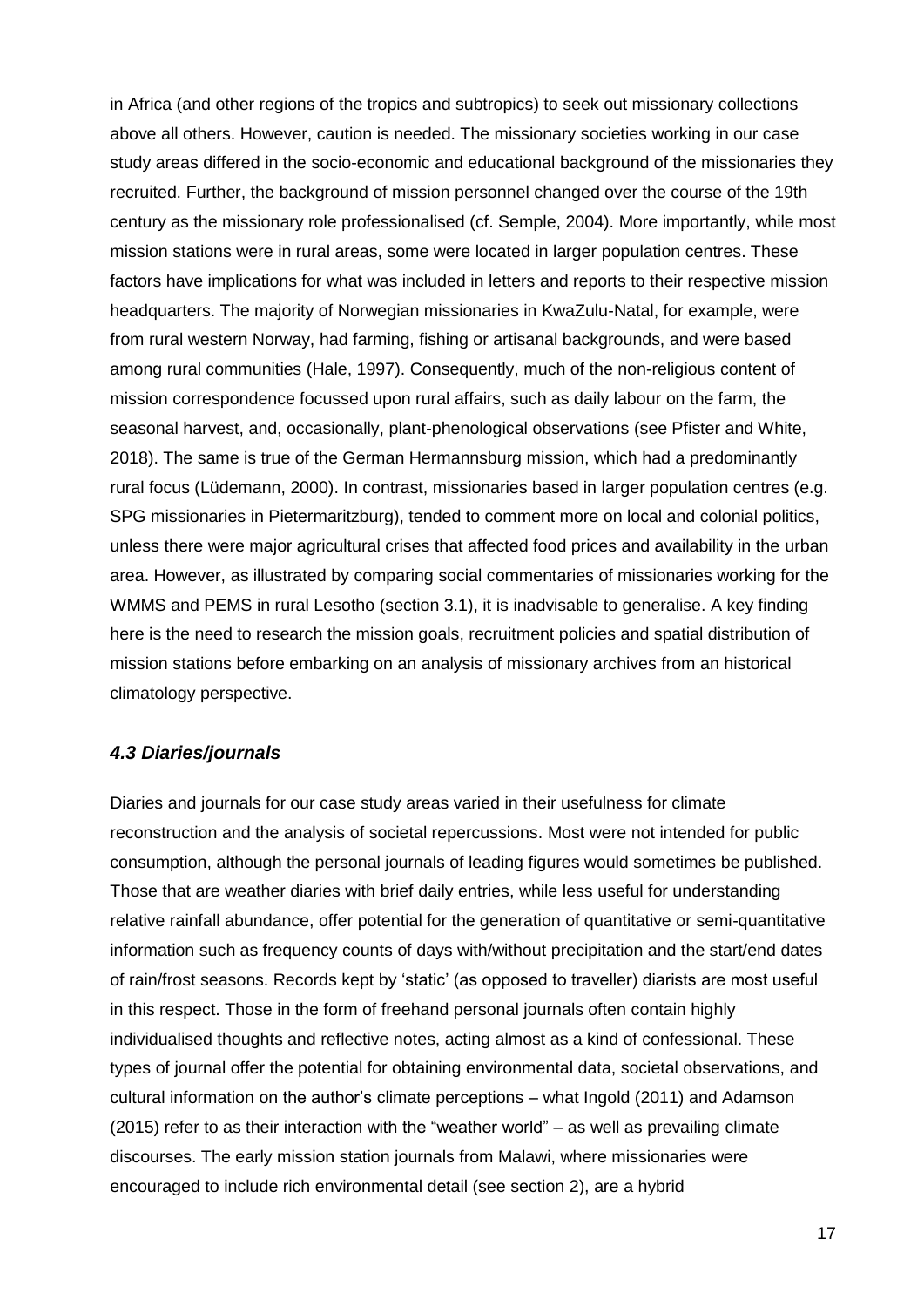personal/institutional equivalent of this type. Care is needed, however, when interpreting diary/journal entries by missionaries and colonists. It is important to understand (i) the nationality and background of the diarist (which may influence their perception and description of climatic conditions), (ii) whether they were a traveller/explorer or mainly static (which may affect the geographical scope of their observations), and, if static, (iii) their length of residence in a region (which may shape their familiarity with local cultures and weather conditions, and hence their long-term view on climatic variability and any associated societal repercussions) (cf. Bryson and Padoch, 1980; Hassan, 2000). The same can be true of many personal letters.

### **5. Conclusions**

This paper set out to evaluate the usefulness of newspapers, letters, reports and diaries for addressing the objectives of historical climatology research from an African perspective. The main conclusion is that no one historical source type, perhaps with the exception of missionary letters and reports, is suitable to meet all three objectives. Further, the potential to address the different objectives of historical climatology will vary over time according to the availability of different historical source types. In all of our case study areas, as with many regions of the tropics and subtropics that lack a long written tradition, some of the earliest available sources were isolated letters and reports written by early explorers and settlers. Reconstructing climate variability for these earlier periods is challenging, owing to the low frequency of weather observations in such sources; it may, however, be possible to explore social aspects of climate. The arrival of missionaries, followed by other settlers and their associated media (i.e. newspapers), increased the availability of written documentation, and hence the potential to explore the wider climate histories of each area. Echoing Nash and Adamson (2014), there remain major geographic gaps in our understanding of the climate histories of Africa, most notably in the desert and equatorial regions of the continent; many of these gaps could be filled through targeted source-critical analyses of missionary and other historical materials. Even with the challenges of content-specific interpretation for some materials (see Pfister, 2018; Pfister and White, 2018), we would recommend the exploration of all available source types to gain the most detailed insights into historic climatic variability and its impacts upon individuals and societies in Africa.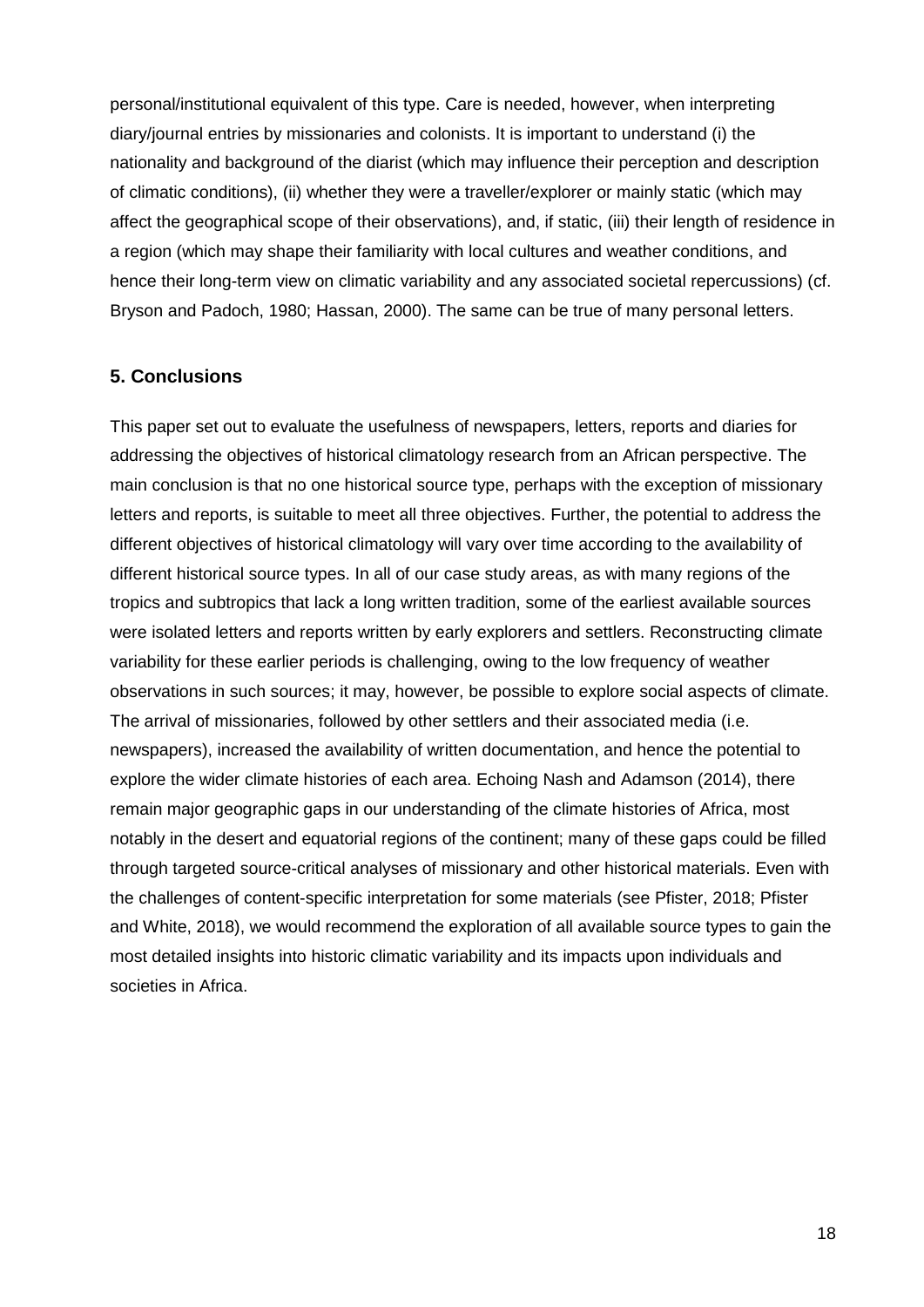# **Acknowledgements**

The primary archival work for this study was undertaken as part of British Academy Small Research Grants APN 29960, SG-35582 and SG-40838, and Leverhulme Trust Research Project Grant F/00504/D. We extend our thanks to the staff at all of the archives listed in Table 1, and to Stan Stanier for the creation of the ENSOAfrica database used to code and organise historical materials. Finally, we thank the three anonymous reviewers whose thoughtful and constructive comments greatly improved the manuscript.

## **References**

- Adamson GCD (2015) Private diaries as information sources in climate research. Wiley Interdisciplinary Reviews: Climate Change 6:599-611.
- Adamson GCD, Nash DJ (2018) Climate history of Asia (excluding China). In White S, Pfister C, Mauelshagen F (eds.) The Palgrave Handbook of Climate History. Palgrave Macmillan, London, pp. 203-211.
- Allan R, Endfield G, Damodaran V, Adamson G, Hannaford M, Carroll F, Macdonald N, Groom N, Jones J, Williamson F, Hendy E, Holper P, Arroyo-Mora JP, Hughes L, Bickers R, Bliuc AM (2016) Toward integrated historical climate research: the example of Atmospheric Circulation Reconstructions over the Earth. Wiley Interdisciplinary Reviews-Climate Change 7:164-174.
- Bell WT, Ogilvie AEJ (1978) Weather compilations as a source of data for reconstruction of European climate during Medieval period. Climatic Change 1:331-348.
- Brázdil R, Pfister C, Wanner H, von Storch H, Luterbacher J (2005) Historical climatology in Europe – the state of the art. Climatic Change 70:363-430.
- Brönnimann S, Pfister C, White S (2018) Archives of nature and archives of society. In White S, Pfister C, Mauelshagen F (eds.) The Palgrave Handbook of Climate History. Palgrave Macmillan, London, pp. 27-36.
- Bryson R, Padoch C (1980) On the climates of history. Journal of Interdisciplinary History 10:583-597.
- del Rosario Prieto M, Rojas F (2018) Climate history in Latin America. In White S, Pfister C, Mauelshagen F (eds.) The Palgrave Handbook of Climate History. Palgrave Macmillan, London, pp. 213-224.
- Duncan J (1997) Sites of representation place, time and the discourse of the other. In Duncan J, Ley D (eds.) Place, culture and representation. Routledge, London, pp. 39-56.
- Eldredge EA (1993) A South African Kingdom: The pursuit of security in nineteenth-century Lesotho. African Studies Series No. 78. Cambridge University Press, Cambridge.
- Endfield GH, Nash DJ (2002a) Missionaries and morals: Climatic discourse in nineteenthcentury central southern Africa. Annals of the Association of American Geographers 92:727-742.
- Endfield GH, Nash DJ (2002b) Drought, desiccation and discourse: missionary correspondence and nineteenth-century climate change in central southern Africa. Geographical Journal 168:33-47.
- Findlay GG, Holdsworth WW (1921-1924) The History of the Wesleyan Methodist Missionary Society, 5 vols. Epworth Press, London.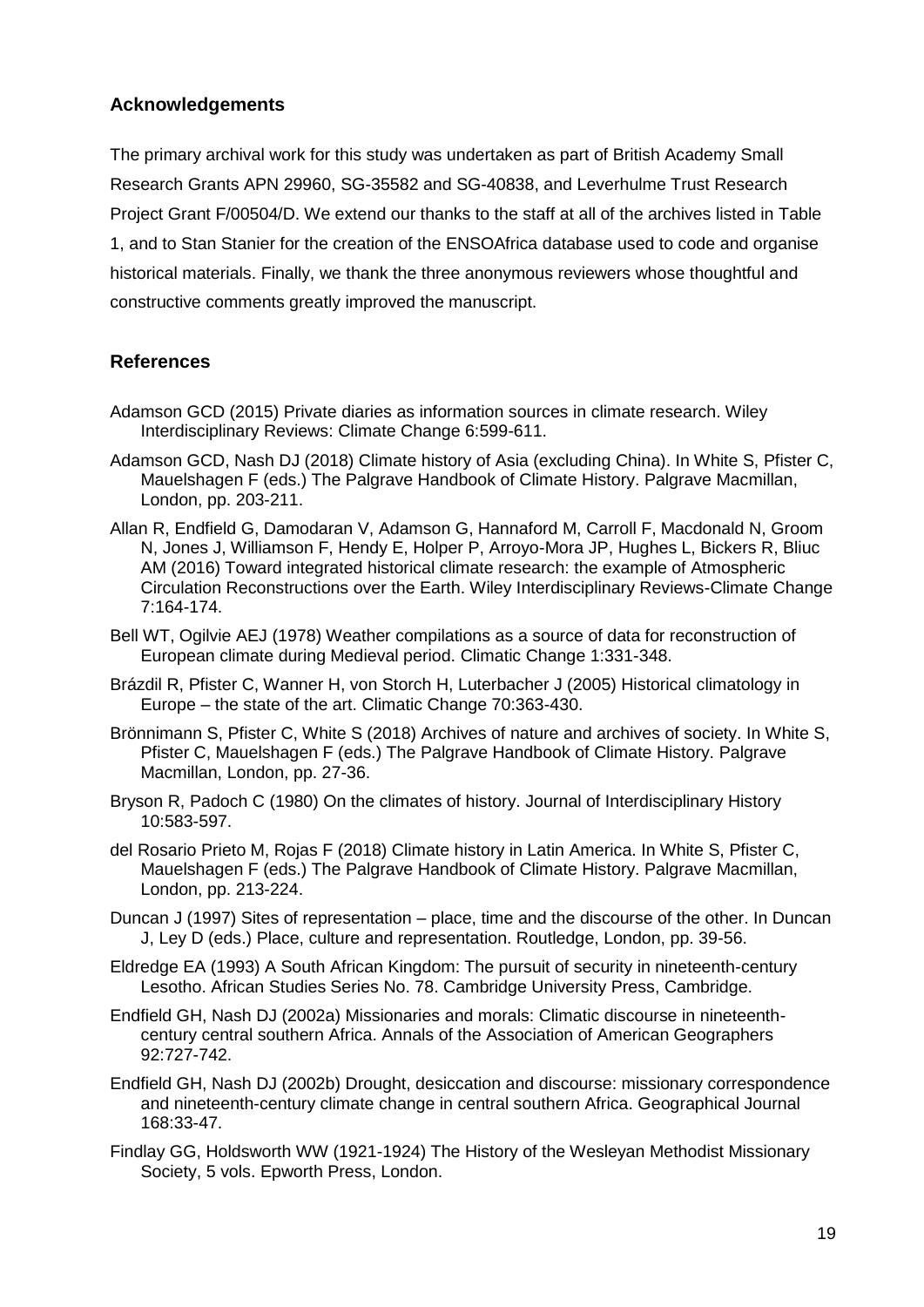- Ge Q, Hao Z, Zheng J, Lui Y (2018) China: 2000 years of climate reconstruction from historical documents. In White S, Pfister C, Mauelshagen F (eds.) The Palgrave Handbook of Climate History. Palgrave Macmillan, London, pp. 189-201.
- Gergis J, Ashcroft L, Garden D (2018) Recent developments in Australian climate history. In White S, Pfister C, Mauelshagen F (eds.) The Palgrave Handbook of Climate History. Palgrave Macmillan, London, pp. 237-245.
- Grab SW, Nash DJ (2010) Documentary evidence of climate variability during cold seasons in Lesotho, southern Africa, 1833-1900. Climate Dynamics 34:473-499.
- Grab SW, Zumthurm T (2018) The land and its climate knows no transition, no middle ground, everywhere too much or too little: a documentary-based climate chronology for central Namibia, 1845–1900. International Journal of Climatology 38 (Suppl. 1):e643-e659.
- Hale F (1997) Norwegian missionaries in Natal and Zululand: selected correspondence 1844- 1900. Van Riebeeck Society, Cape Town.
- Hannaford MJ (2018) Long-term drivers of vulnerability and resilience to drought in the Zambezi-Save area of southern Africa, 1505-1830. Global and Planetary Change 166:94- 106.
- Hassan F (2000) Environmental perception and human responses in history and prehistory. In McIntosh RJ, Tainter JA, McIntosh SK (eds.) The way the wind blows: climate, history and human action. Columbia University press, New York, pp. 121-140.
- Hazareesingh S (2013) Territories of conquest, landscapes of resistance: the political ecology of peasant cultivation in Dharwar, western India, 1818-1840. Journal of Historical Geography 42:89-99.
- Ingold T (2011) Being alive: Essays on movement, knowledge and description. Routledge, London.
- Jones D (ed.) (2015) Censorship: A world encyclopaedia. Routledge, New York.
- Kelso C, Vogel CH (2007) The climate of Namaqualand in the nineteenth century. Climatic Change 83:257-380.
- Kelso C, Vogel CH (2015) Diversity to decline-livelihood adaptations of the Namaqua Khoikhoi (1800-1900). Global Environmental Change 35:254-268.
- Klein J, Nash DJ, Pribyl K, Endfield GH, Hannaford M (2018) Climate, conflict and society: changing responses to weather extremes in nineteenth century Zululand. Environment and History 24:377-401.
- Kunene DP (1977) "Leselinyana la Lesotho" and Sotho historiography. History in Africa 4:149- 161.
- Lovett R (1899) The History of the London Missionary Society, 1795-1895, 2 vols. Henry Frowde, London.
- Lüdemann E-A (ed.) (2000) Vision: Gemeinde weltweit 150 Jahre Hermannsburger Mission und Ev. Luth. Missionswerk in Niedersachsen. Verlag der Missionshandlung, Hermannsburg.
- Lulat YG-M (2008) United States relations with South Africa: a critical overview from the colonial period to the present. Peter Lang Publishing, New York.
- Nash DJ (2017) Changes in precipitation over southern Africa during recent centuries. Oxford Research Encyclopedia of Climate Science: DOI:10.1093/acrefore/9780190228620.013.539.
- Nash DJ, Endfield GH (2002) A 19th century climate chronology for the Kalahari region of central southern Africa derived from missionary correspondence. International Journal of Climatology 22:821-841.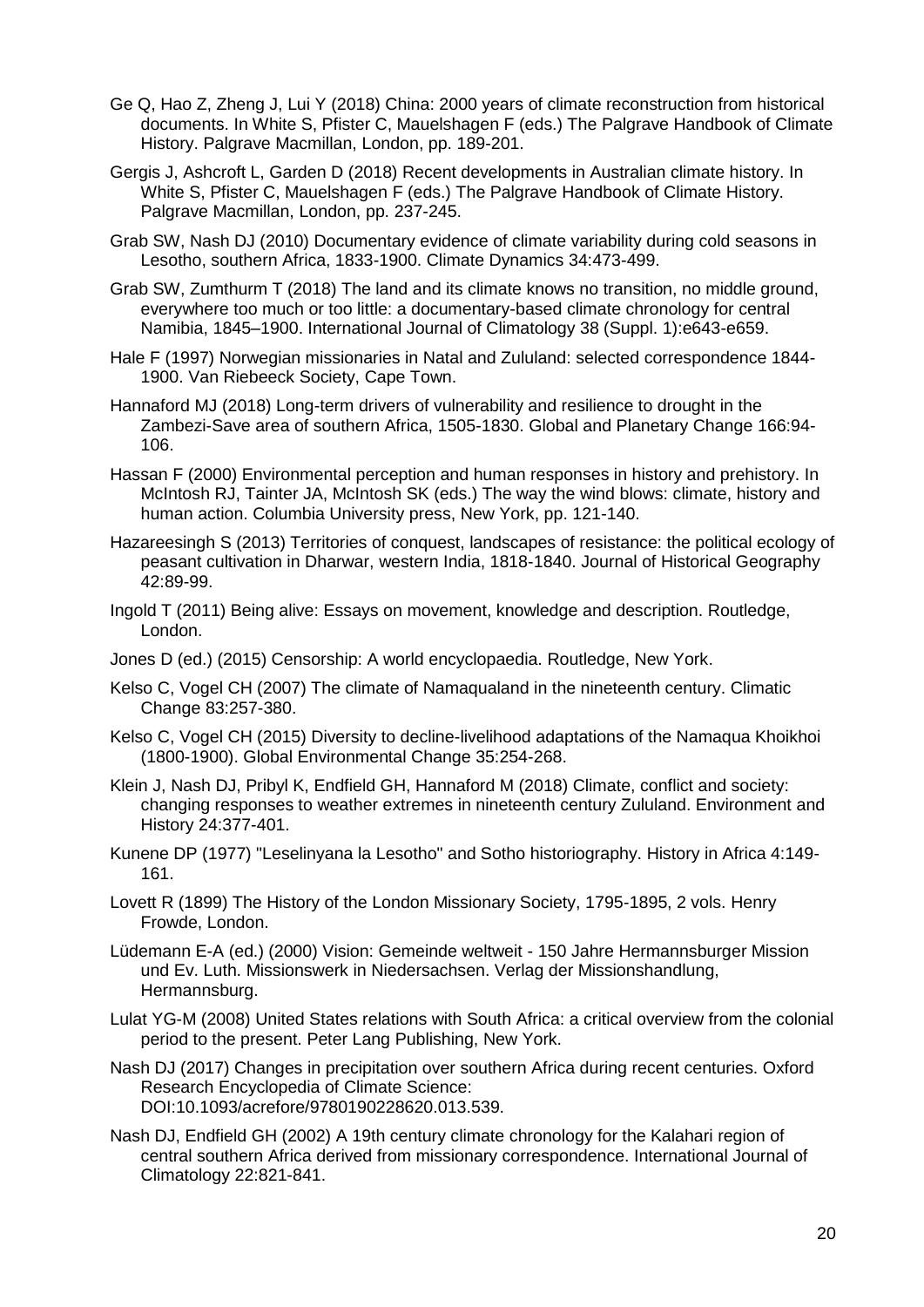- Nash DJ, Endfield GH (2008) 'Splendid rains have fallen': links between El Nino and rainfall variability in the Kalahari, 1840-1900. Climatic Change 86:257-290.
- Nash DJ, Grab SW (2010) "A sky of brass and burning winds": documentary evidence of rainfall variability in the Kingdom of Lesotho, Southern Africa, 1824-1900. Climatic Change 101:617-653.
- Nash DJ, Adamson GCD (2014) Recent advances in the historical climatology of the tropics and subtropics. Bulletin of the American Meteorological Society 95:131-146.
- Nash DJ, Pribyl K, Endfield GH, Klein J, Adamson GCD (2018) Rainfall variability over Malawi during the late 19th century. International Journal of Climatology 38 (Suppl. 1):e629-e642.
- Nash DJ, Pribyl K, Klein J, Endfield GH, Kniveton DR, Adamson GCD (2015) Tropical cyclone activity over Madagascar during the late nineteenth century. International Journal of Climatology 35:3249-3261.
- Nash DJ, Pribyl K, Klein J, Neukom R, Endfield GH, Adamson GCD, Kniveton DR (2016) Seasonal rainfall variability in southeast Africa during the nineteenth century reconstructed from documentary sources. Climatic Change 134:605-619.
- Neukom R, Nash DJ, Endfield GH, Grab SW, Grove CA, Kelso C, Vogel CH, Zinke J (2014) Multi-proxy summer and winter precipitation reconstruction for southern Africa over the last 200 years. Climate Dynamics 42:2713-2716.
- Nicholson SE (2018) A multi-century history of drought and wetter conditions in Africa. In White S, Pfister C, Mauelshagen F (eds.) The Palgrave Handbook of Climate History. Palgrave Macmillan, London, pp. 225-236.
- Nicholson SE, Klotter D, Dezfuli AK (2012) Spatial reconstruction of semi-quantitative precipitation fields over Africa during the nineteenth century from documentary evidence and gauge data. Quaternary Research 78:13-23.
- Pascoe CF (1901) Two hundred years of the SPG: an historical account of the Society for the Propagation of the Gospel in Foreign Parts, 1701-1900. Society for the Propagation of the Gospel, London.
- Pfister C (2018) Evidence from the archives of societies: Documentary evidence overview. In White S, Pfister C, Mauelshagen F (eds.) The Palgrave Handbook of Climate History. Palgrave Macmillan, London, pp. 37-47.
- Pfister C, White S (2018) Evidence from the archives of societies: Personal documentary sources. In White S, Pfister C, Mauelshagen F (eds.) The Palgrave Handbook of Climate History. Palgrave Macmillan, London, pp. 49-65.
- Pfister C, White S, Mauelshagen F (2018) General introduction: Weather, climate, and human history. In White S, Pfister C, Mauelshagen F (eds.) The Palgrave Handbook of Climate History. Palgrave Macmillan, London, pp. 1-19.
- Pribyl K, Nash DJ, Klein J, Endfield GH (2018, in review) The role of drought in agrarian crisis and social change: The famine of the 1890s in south-eastern Africa. Regional Environmental Change.
- Pritchard J (2013) Methodists and their Missionary Societies 1760-1900. Ashgate, Farnham.
- Semple RA (2004) Missionary women. Gender, professionalism and the Victorian idea of Christian mission. Boydell Press, Ipswich.
- Therrell MD, Stahle DW, Ries LP, Shugart HH (2006) Tree-ring reconstructed rainfall variability in Zimbabwe. Climate Dynamics 26:677-685.
- Vogel CH (1989) A documentary-derived climatic chronology for South Africa, 1820–1900. Climatic Change 14:291-307.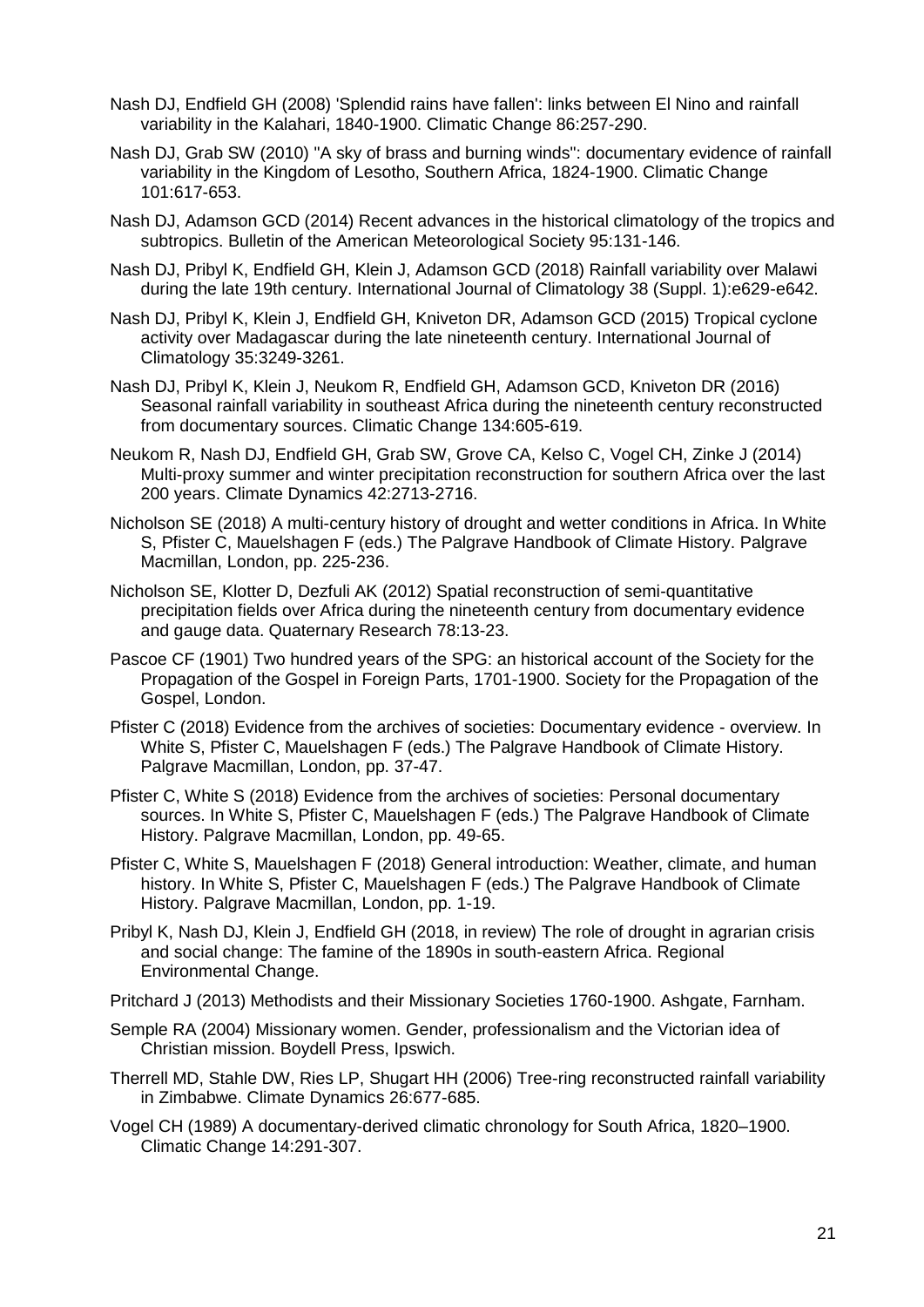White S (2018) North American climate history (1500-1800). In White S, Pfister C, Mauelshagen F (eds.) The Palgrave Handbook of Climate History. Palgrave Macmillan, London, pp. 297- 308.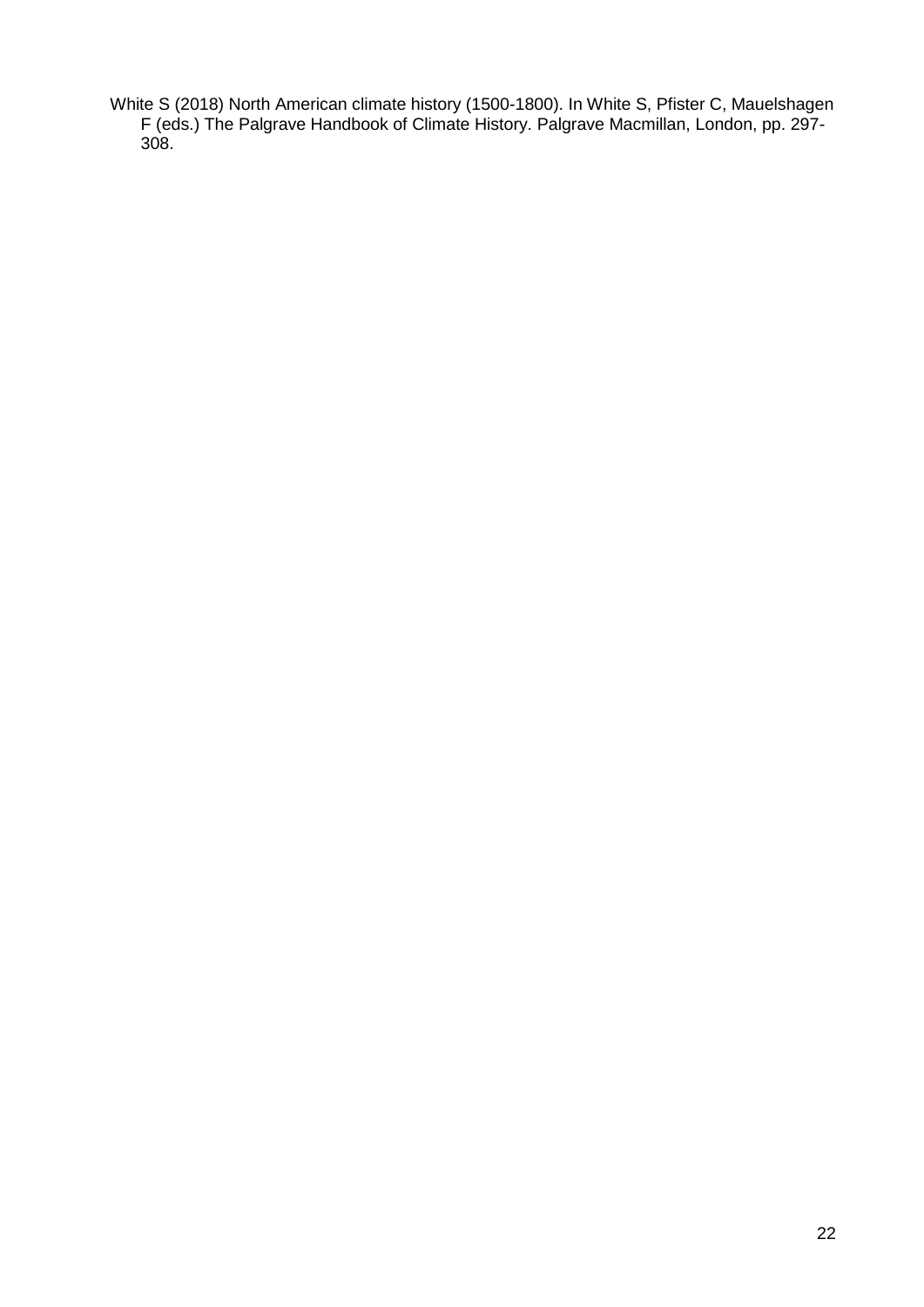**Table 1**. Historical archives and collections used in this study, together with abbreviations for sources used in footnotes in section 3. For further details of these collections, see Nash et al. (2016) for KwaZulu-Natal, Nash and Grab (2010) for Lesotho, Nash et al. (2018) for Malawi, and Nash and Endfield (2002) for the southern Kalahari.

| Name of archive                                                              | Key collections and abbreviations in text                                                                            |  |
|------------------------------------------------------------------------------|----------------------------------------------------------------------------------------------------------------------|--|
| Lesotho                                                                      |                                                                                                                      |  |
| Council for World Mission (CWM) archive,<br>SOAS, London                     | Paris Evangelical Missionary Society (PEMS) and<br>Wesleyan Methodist Missionary Society (WMMS)<br>collections       |  |
| Bodleian Library, University of Oxford                                       | United Society for the Propagation of the Gospel in<br>Foreign Parts (SPG) collection; Sir Godfrey Lagden<br>diaries |  |
| Lesotho National Archive, Maseru                                             | Colonial reports, diaries, incoming/outgoing letters,<br><b>Blue Books for Basutoland</b>                            |  |
| Morija Museum and Archives, Morija                                           | Leselinyana la Lesotho, Little Light of Basutoland                                                                   |  |
| <b>KwaZulu-Natal</b>                                                         |                                                                                                                      |  |
| Bodleian Library, University of Oxford                                       | <b>USPG</b> collection                                                                                               |  |
| British Library, London                                                      | Various books, British Newspapers 1600-1950<br>(online), 19th Century British Newspapers (online)                    |  |
| Council for World Mission archive,<br>SOAS, London                           | <b>WMMS</b> collection                                                                                               |  |
| Evangelisch-lutherisches Missionswerk<br>Niedersachsen, Archiv, Hermannsburg | Hermannsburg Missionary Society (ELM) collection                                                                     |  |
| Houghton Library, Harvard University                                         | American Board of Commissioners for Foreign<br>Missions collection                                                   |  |
| Killie Campbell Africana Library,<br>University of KwaZulu-Natal, Durban     | 19th century journals and other manuscripts, Natal<br>Witness, Natal Blue Books                                      |  |
| Msunduzi Municipal Library,<br>Pietermaritzburg                              | Natal Witness, Natal Almanac, Natal Blue Books                                                                       |  |
| National Archives, London                                                    | British Colonial Office materials, including Natal Blue<br><b>Books</b>                                              |  |
| Norwegian Mission Society Archive,<br>Stavanger                              | Norwegian Mission Society (MHS) collection                                                                           |  |
| <b>Malawi</b>                                                                |                                                                                                                      |  |
| National Archives of Malawi, Zomba                                           | Manuscript collection; Occasional Paper for<br>Nyasaland; Nyasa News                                                 |  |
| Society of Malawi Library, Blantyre                                          | Manuscript collection; The British Central African<br>Gazette; The Central African Planter; various<br>monographs    |  |
| Msunduzi Municipal Library,<br>Pietermaritzburg                              | Natal Witness newspaper                                                                                              |  |
| Kew Gardens Archives, London                                                 | Various manuscripts                                                                                                  |  |
| National Library of Scotland, Edinburgh                                      | Manuscript collection                                                                                                |  |
| University of Aberdeen                                                       | Manuscript collection                                                                                                |  |
| <b>University of Glasgow</b>                                                 | African Lakes Co Ltd collection                                                                                      |  |
| University of Edinburgh                                                      | Manuscript collection                                                                                                |  |
| Bodlean Library, University of Oxford                                        | Universities' Mission to Central Africa (UMCA)<br>collection                                                         |  |
| <b>Southern Kalahari</b>                                                     |                                                                                                                      |  |
| CWM archive, SOAS, London                                                    | LMS and WMMS collections                                                                                             |  |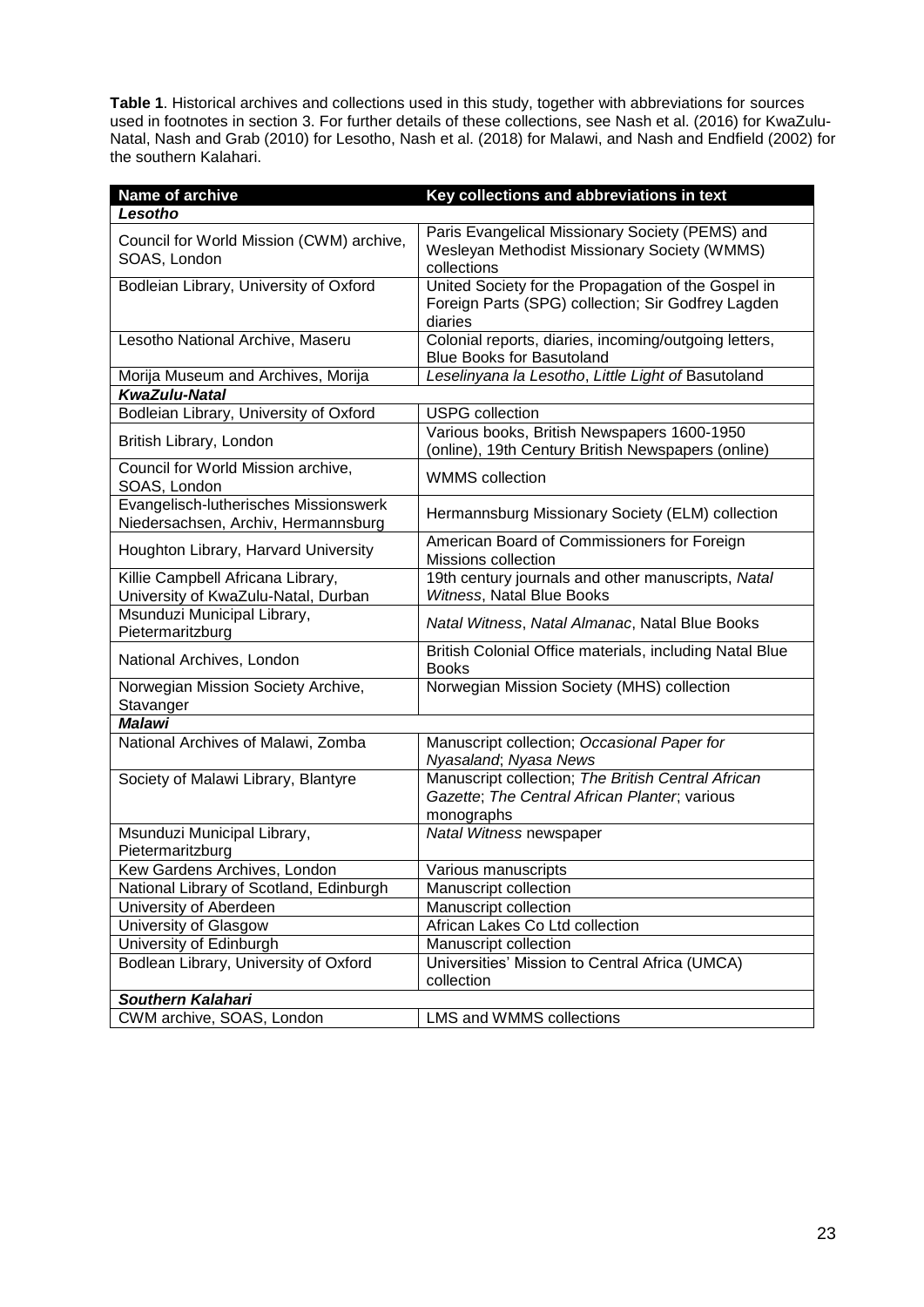**Table 2**. Suitability of different documentary source types in relation to the objectives of historical climatology research.

| <b>Objective</b>                                                                    | <b>Newspapers</b>                                                                                                                                                                                                                                                                                                                                        | <b>Missionary (and</b>                                                                                                                                                                                                                                                                   | <b>Diaries and journals</b>                                                                                                                                                                                                                                                                                           |
|-------------------------------------------------------------------------------------|----------------------------------------------------------------------------------------------------------------------------------------------------------------------------------------------------------------------------------------------------------------------------------------------------------------------------------------------------------|------------------------------------------------------------------------------------------------------------------------------------------------------------------------------------------------------------------------------------------------------------------------------------------|-----------------------------------------------------------------------------------------------------------------------------------------------------------------------------------------------------------------------------------------------------------------------------------------------------------------------|
|                                                                                     |                                                                                                                                                                                                                                                                                                                                                          | other) letters and<br>reports                                                                                                                                                                                                                                                            |                                                                                                                                                                                                                                                                                                                       |
| Reconstructing<br>temporal and spatial<br>patterns of<br>weather/climate            | Potentially dense and<br>rich information about<br>climate variability,<br>including (dependent<br>on location) onset/end<br>of rainy/frost season,<br>seasonal/annual<br>rainfall levels,<br>interannual rainfall<br>variability, frost<br>frequency, snow<br>frequency, snow depth<br>and duration; some<br>early instrumental<br>meteorological data. | Potentially rich<br>information about<br>climate variability<br>(although not<br>necessarily as dense<br>as in newspapers),<br>and with the potential<br>to reconstruct similar<br>climate parameters;<br>rare early instrumental<br>meteorological data.                                | If "weather diaries",<br>then useful for<br>constructing frequency<br>counts of binary<br>meteorological<br>phenomena, and<br>start/end dates of<br>climate events; if<br>longer format freehand<br>journals, then similar<br>potential to letters and<br>reports; rare early<br>instrumental<br>meteorological data. |
| <b>Vulnerability of past</b><br>societies and<br>economies to climate<br>variations | Likely to include some<br>details of impacts of<br>climate variability, but<br>relatively little on<br>societal responses to<br>such variability (unless<br>at a government level);<br>suitability will vary<br>according to the<br>intended audience of<br>the newspaper.                                                                               | Potentially rich<br>information about the<br>societal repercussions<br>of climate variability,<br>particularly if authors<br>are situated amongst<br>rural communities;<br>suitability may vary<br>according to focus of<br>authors (e.g. between<br>different missionary<br>societies). | If weather diaries, then<br>limited usefulness; if<br>freehand journals, then<br>similar potential to<br>letters and reports.                                                                                                                                                                                         |
| Past discourses and<br>social<br>representations of<br>climate                      | Relatively limited<br>usefulness, except at a<br>meta-scale.                                                                                                                                                                                                                                                                                             | Potentially rich<br>(although not<br>necessarily dense)<br>information about past<br>climate discourses and<br>social representations<br>of climate.                                                                                                                                     | If weather diaries, then<br>limited usefulness<br>unless the author also<br>included commentary<br>on issues such as the<br>impacts of climate<br>upon health; if<br>freehand journals, then<br>similar potential to<br>letters and reports.                                                                          |